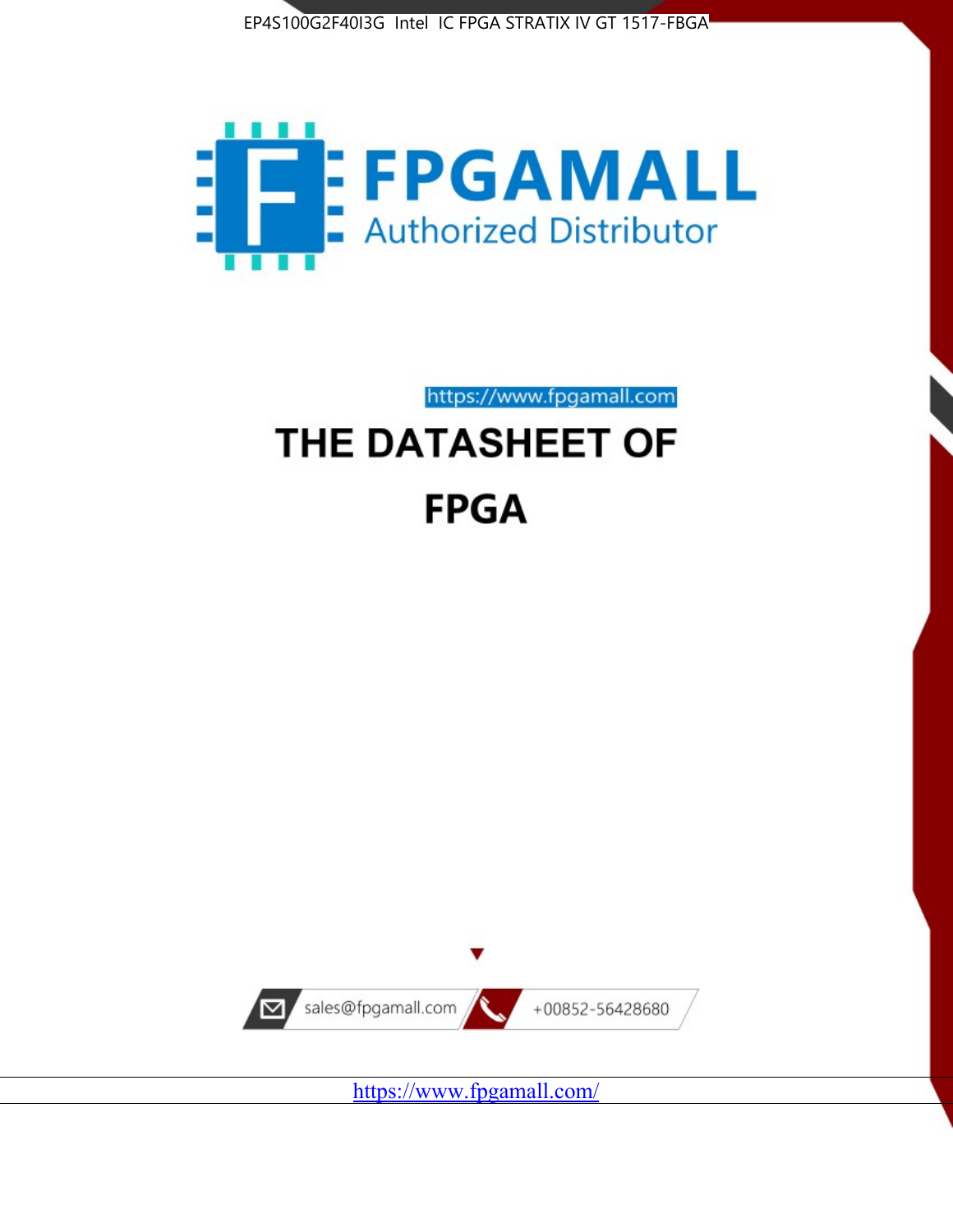EP4S100G2F40I3G Intel IC FPGA STRATIX IV GT 1517-FBGA



## **1. Overview for the Stratix IV Device Family**

**SIV51001-3.2**

Altera® Stratix® IV FPGAs deliver a breakthrough level of system bandwidth and power efficiency for high-end applications, allowing you to innovate without compromise. Stratix IV FPGAs are based on the Taiwan Semiconductor Manufacturing Company (TSMC) 40-nm process technology and surpass all other high-end FPGAs, with the highest logic density, most transceivers, and lowest power requirements.

The Stratix IV device family contains three optimized variants to meet different application requirements:

- Stratix IV E (Enhanced) FPGAs—up to 813,050 logic elements (LEs), 33,294 Kbits RAM, and  $1,288$   $18 \times 18$  bit multipliers
- Stratix IV GX transceiver FPGAs—up to 531,200 LEs, 27,376 Kbits RAM, 1,288 18 × 18-bit multipliers, and 48 full-duplex clock data recovery (CDR)-based transceivers at up to 8.5 Gbps
- Stratix IV GT—up to 531,200 LEs, 27,376 Kbits RAM, 1,288 18  $\times$  18-bit multipliers, and 48 full-duplex CDR-based transceivers at up to 11.3 Gbps

The complete Altera high-end solution includes the lowest risk, lowest total cost path to volume using HardCopy® IV ASICs for all the family variants, a comprehensive portfolio of application solutions customized for end-markets, and the industry leading Quartus® II software to increase productivity and performance.

f For information about upcoming Stratix IV device features, refer to the *[Upcoming](http://www.altera.com/literature/hb/stratix-iv/uf01001.pdf?GSA_pos=2&WT.oss_r=1&WT.oss=upcoming)  [Stratix IV Device Features](http://www.altera.com/literature/hb/stratix-iv/uf01001.pdf?GSA_pos=2&WT.oss_r=1&WT.oss=upcoming)* document.

f For information about changes to the currently published *Stratix IV Device Handbook*, refer to the *[Addendum to the Stratix IV Device Handbook](http://www.altera.com/literature/hb/stratix-iv/stx4_siv54002.pdf)* chapter.

This chapter contains the following sections:

- "Feature Summary" on page 1–2
- "Architecture Features" on page 1–6
- "Integrated Software Platform" on page 1–19
- "Ordering Information" on page 1–19

© 2011 Altera Corporation. All rights reserved. ALTERA, ARRIA, CYCLONE, HARDCOPY, MAX, MEGACORE, NIOS, QUARTUS and STRATIX are Reg. U.S. Pat. & Tm. Off.<br>and/or trademarks of Altera Corporation in the U.S. and other countri

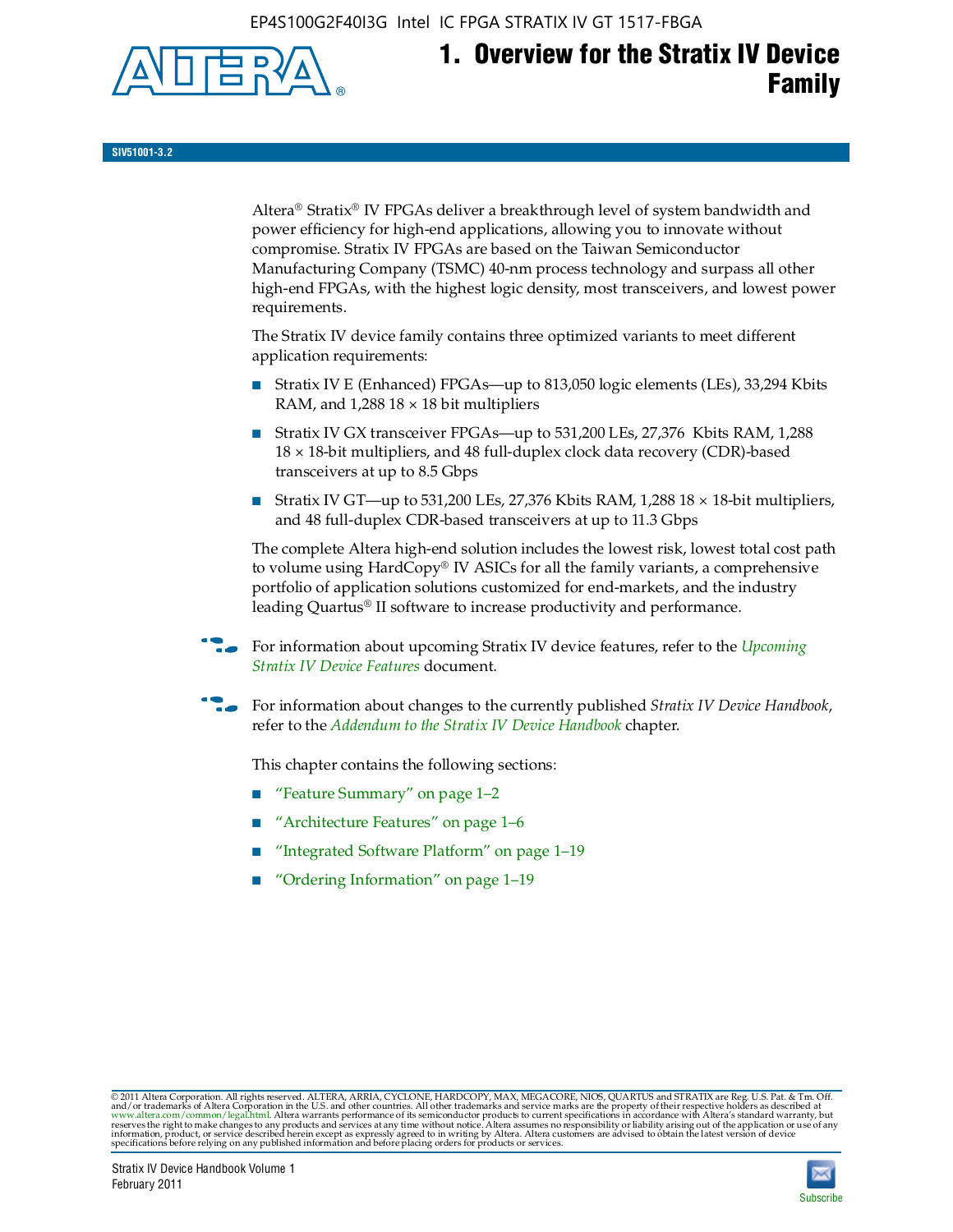### **Feature Summary**

The following list summarizes the Stratix IV device family features:

- Up to 48 full-duplex CDR-based transceivers in Stratix IV GX and GT devices supporting data rates up to 8.5 Gbps and 11.3 Gbps, respectively
- Dedicated circuitry to support physical layer functionality for popular serial protocols, such as PCI Express (PCIe) (PIPE) Gen1 and Gen2, Gbps Ethernet (GbE), Serial RapidIO, SONET/SDH, XAUI/HiGig, (OIF) CEI-6G, SD/HD/3G-SDI, Fibre Channel, SFI-5, and Interlaken
- Complete PCIe protocol solution with embedded PCIe hard IP blocks that implement PHY-MAC layer, Data Link layer, and Transaction layer functionality

**for more information, refer to the [PCI Express Compiler User Guide](http://www.altera.com/literature/ug/ug_pci_express.pdf).** 

- Programmable transmitter pre-emphasis and receiver equalization circuitry to compensate for frequency-dependent losses in the physical medium
- Typical physical medium attachment (PMA) power consumption of 100 mW at 3.125 Gbps and 135 mW at 6.375 Gbps per channel
- 72,600 to 813,050 equivalent LEs per device
- 7,370 to 33,294 Kbits of enhanced TriMatrix memory consisting of three RAM block sizes to implement true dual-port memory and FIFO buffers
- High-speed digital signal processing (DSP) blocks configurable as 9 × 9-bit,  $12 \times 12$ -bit,  $18 \times 18$ -bit, and  $36 \times 36$ -bit full-precision multipliers at up to 600 MHz
- Up to 16 global clocks (GCLK), 88 regional clocks (RCLK), and 132 periphery clocks (PCLK) per device
- Programmable power technology that minimizes power while maximizing device performance
- Up to 1,120 user I/O pins arranged in 24 modular I/O banks that support a wide range of single-ended and differential I/O standards
- Support for high-speed external memory interfaces including DDR, DDR2, DDR3 SDRAM, RLDRAM II, QDR II, and QDR II+ SRAM on up to 24 modular I/O banks
- High-speed LVDS I/O support with serializer/deserializer (SERDES), dynamic phase alignment (DPA), and soft-CDR circuitry at data rates up to 1.6 Gbps
- Support for source-synchronous bus standards, including SGMII, GbE, SPI-4 Phase 2 (POS-PHY Level 4), SFI-4.1, XSBI, UTOPIA IV, NPSI, and CSIX-L1
- Pinouts for Stratix IV E devices designed to allow migration of designs from Stratix III to Stratix IV E with minimal PCB impact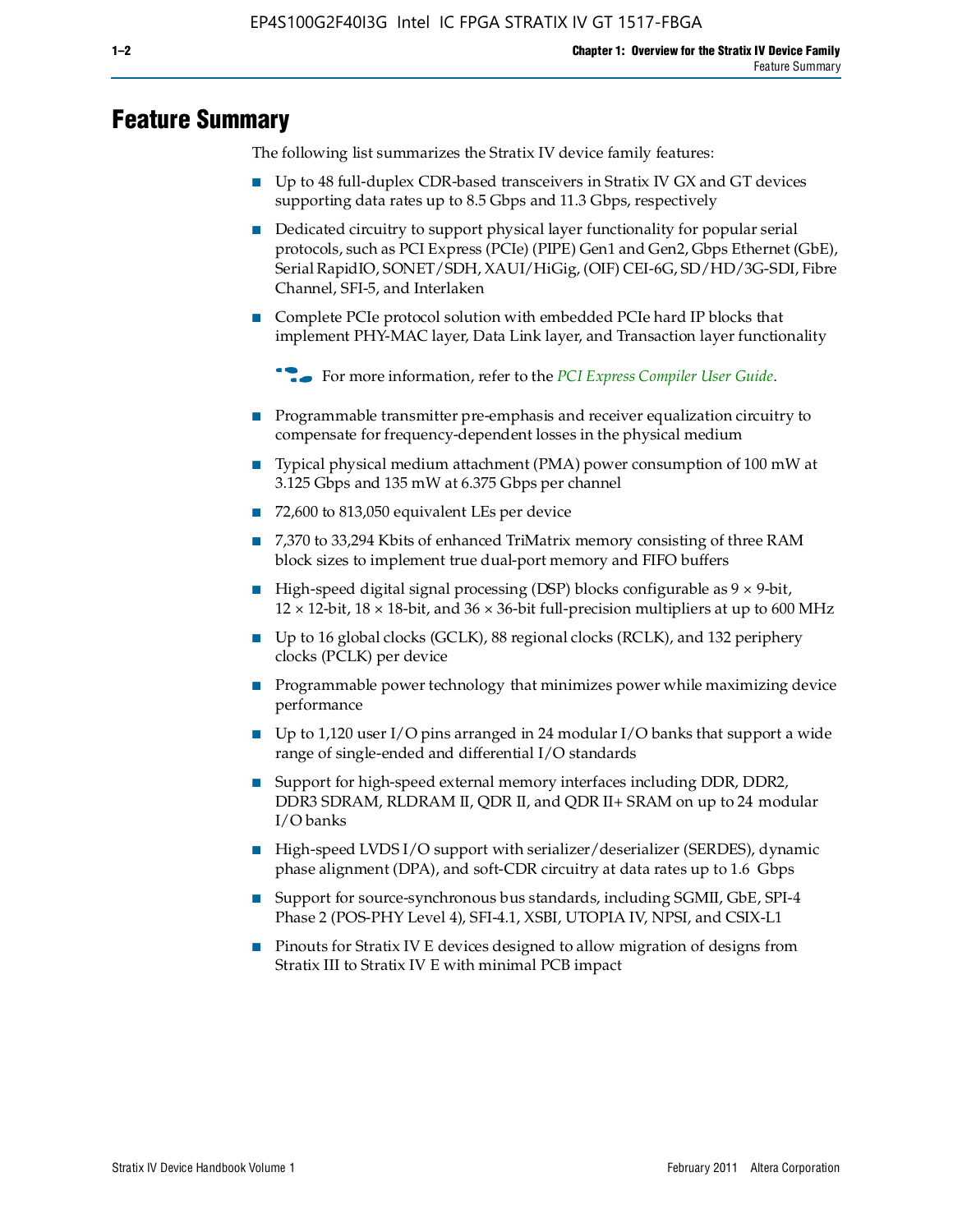### **Stratix IV GX Devices**

Stratix IV GX devices provide up to 48 full-duplex CDR-based transceiver channels per device:

- Thirty-two out of the 48 transceiver channels have dedicated physical coding sublayer (PCS) and physical medium attachment (PMA) circuitry and support data rates between 600 Mbps and 8.5 Gbps
- The remaining 16 transceiver channels have dedicated PMA-only circuitry and support data rates between 600 Mbps and 6.5 Gbps
- **1 The actual number of transceiver channels per device varies with device selection. For** more information about the exact transceiver count in each device, refer to Table 1–1 on page 1–11.
- 1 For more information about transceiver architecture, refer to the *[Transceiver](http://www/literature/hb/stratix-iv/stx4_siv52001.pdf)  [Architecture for Stratix IV Devices](http://www/literature/hb/stratix-iv/stx4_siv52001.pdf)* chapter.

Figure 1–1 shows a high-level Stratix IV GX chip view.

#### **Figure 1–1. Stratix IV GX Chip View** *(Note 1)*



(1) Resource counts vary with device selection, package selection, or both.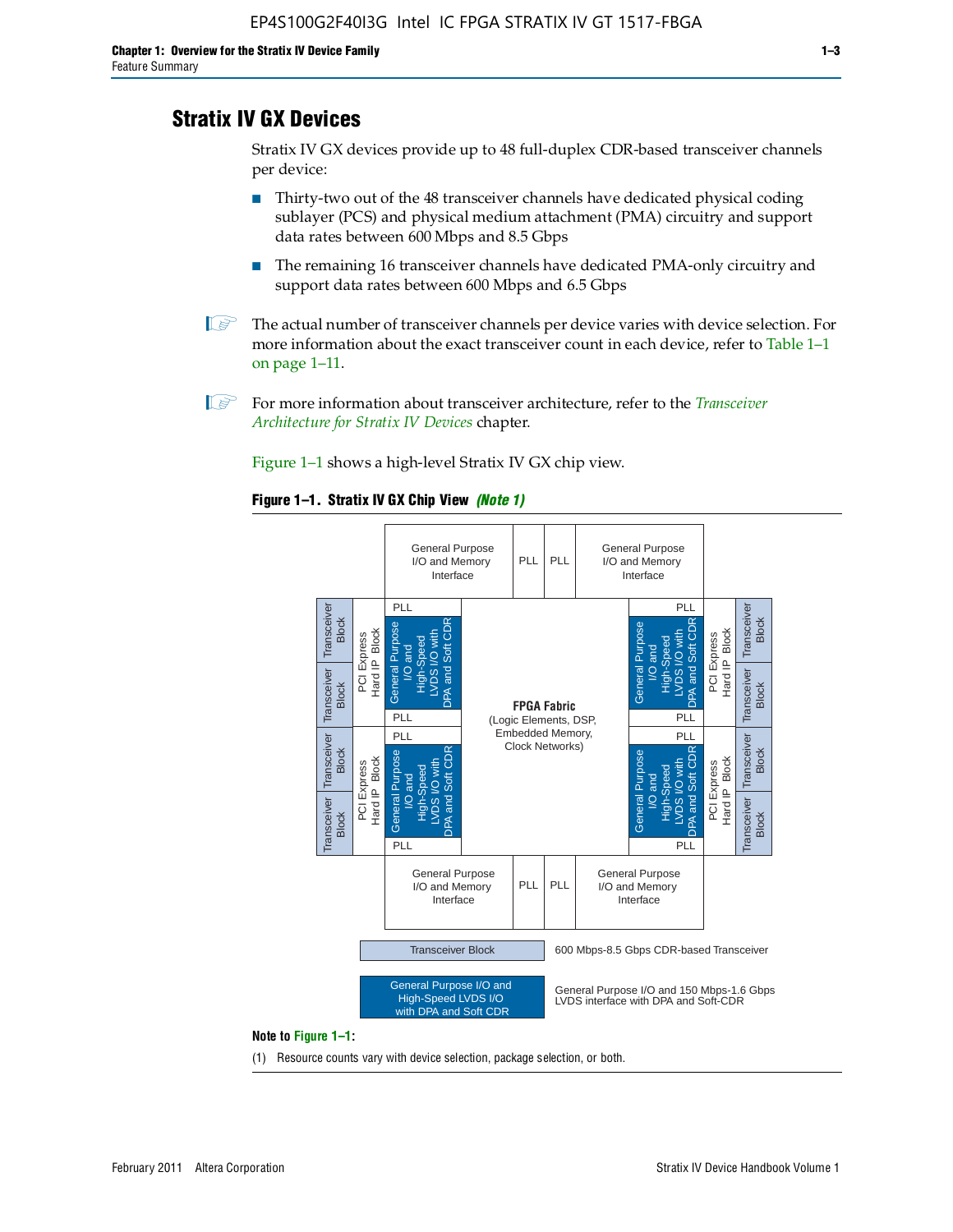### **Stratix IV E Device**

Stratix IV E devices provide an excellent solution for applications that do not require high-speed CDR-based transceivers, but are logic, user I/O, or memory intensive.

Figure 1–2 shows a high-level Stratix IV E chip view.





**Note to Figure 1–2:**

(1) Resource counts vary with device selection, package selection, or both.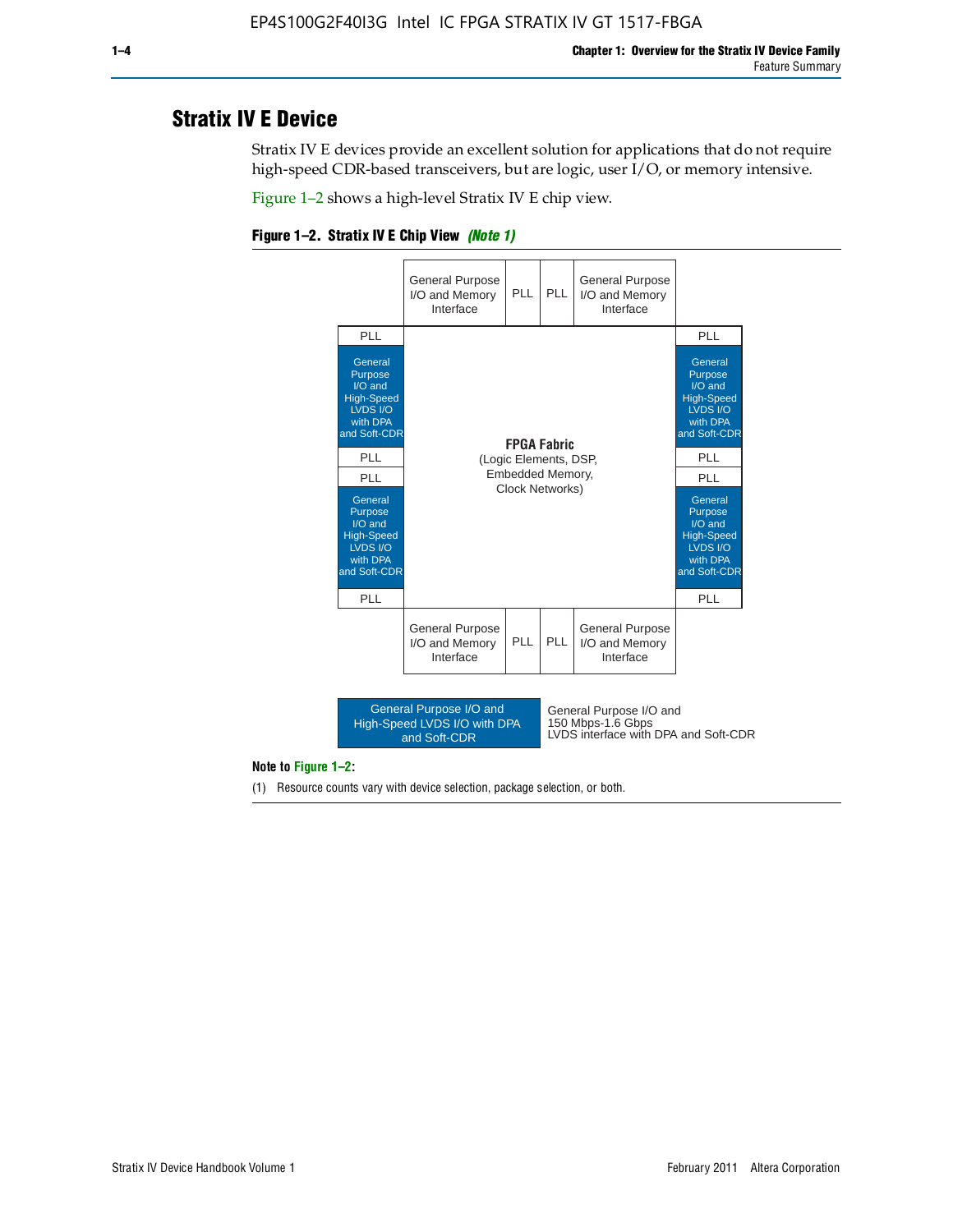#### **Stratix IV GT Devices**

Stratix IV GT devices provide up to 48 CDR-based transceiver channels per device:

- Thirty-two out of the 48 transceiver channels have dedicated PCS and PMA circuitry and support data rates between 600 Mbps and 11.3 Gbps
- The remaining 16 transceiver channels have dedicated PMA-only circuitry and support data rates between 600 Mbps and 6.5 Gbps
- **1 The actual number of transceiver channels per device varies with device selection. For** more information about the exact transceiver count in each device, refer to Table 1–7 on page 1–16.
- $\mathbb{I}$  For more information about Stratix IV GT devices and transceiver architecture, refer to the *[Transceiver Architecture in Stratix IV Devices](http://www/literature/hb/stratix-iv/stx4_siv52001.pdf)* chapter.

Figure 1–3 shows a high-level Stratix IV GT chip view.

#### **Figure 1–3. Stratix IV GT Chip View** *(Note 1)*



(1) Resource counts vary with device selection, package selection, or both.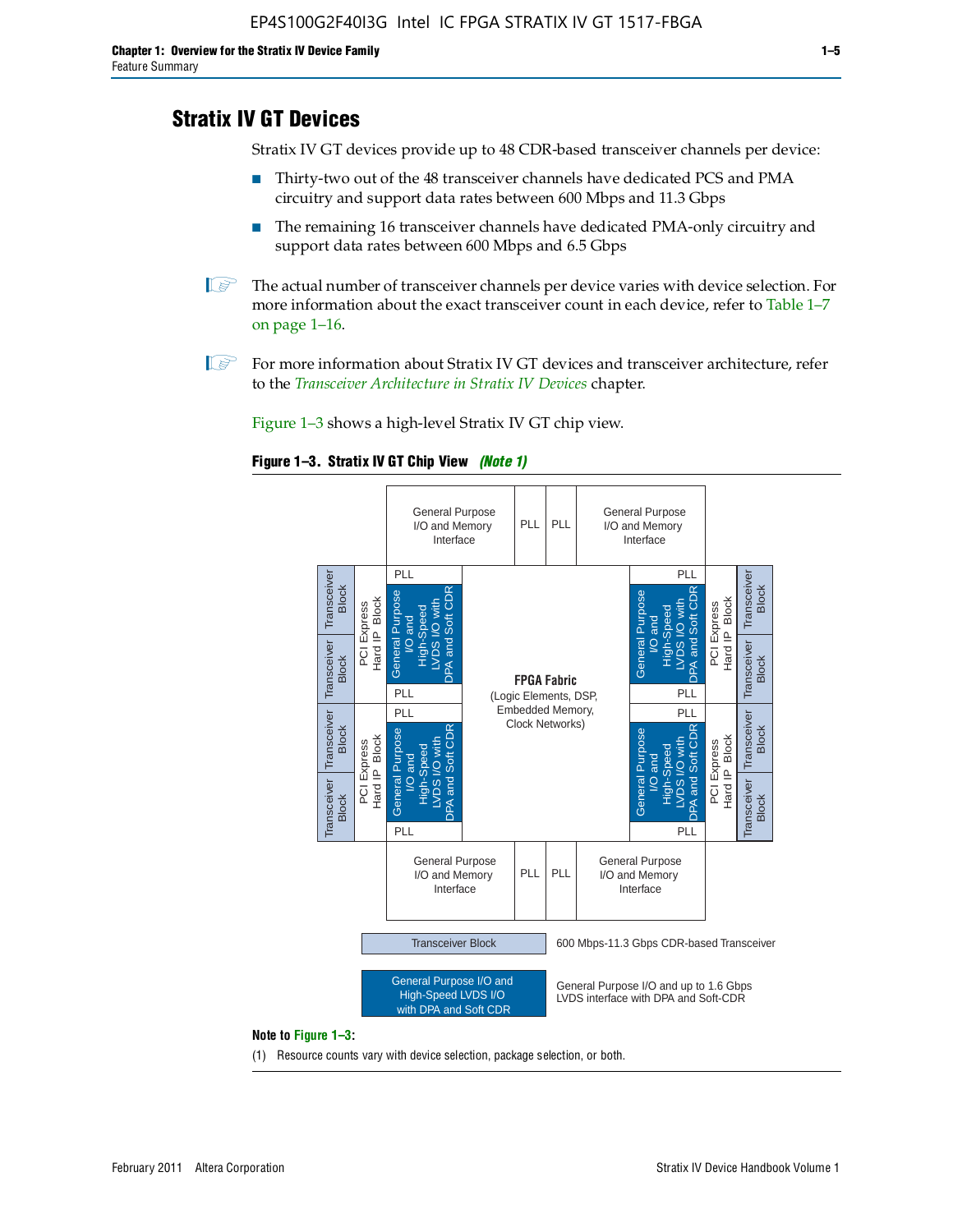### **Architecture Features**

The Stratix IV device family features are divided into high-speed transceiver features and FPGA fabric and I/O features.

 $\mathbb{I}$  The high-speed transceiver features apply only to Stratix IV GX and Stratix IV GT devices.

#### **High-Speed Transceiver Features**

The following sections describe high-speed transceiver features for Stratix IV GX and GT devices.

#### **Highest Aggregate Data Bandwidth**

Up to 48 full-duplex transceiver channels supporting data rates up to 8.5 Gbps in Stratix IV GX devices and up to 11.3 Gbps in Stratix IV GT devices.

#### **Wide Range of Protocol Support**

Physical layer support for the following serial protocols:

- Stratix IV GX—PCIe Gen1 and Gen2, GbE, Serial RapidIO, SONET/SDH, XAUI/HiGig, (OIF) CEI-6G, SD/HD/3G-SDI, Fibre Channel, SFI-5, GPON, SAS/SATA, HyperTransport 1.0 and 3.0, and Interlaken
- Stratix IV GT—40G/100G Ethernet, SFI-S, Interlaken, SFI-5.1, Serial RapidIO, SONET/SDH, XAUI/HiGig, (OIF) CEI-6G, 3G-SDI, and Fibre Channel
- Extremely flexible and easy-to-configure transceiver data path to implement proprietary protocols
- PCIe Support
	- Complete PCIe Gen1 and Gen2 protocol stack solution compliant to PCI Express base specification 2.0 that includes PHY-MAC, Data Link, and transaction layer circuitry embedded in PCI Express hard IP blocks
	- **For more information, refer to the** *[PCI Express Compiler User Guide](http://www.altera.com/literature/ug/ug_pci_express.pdf)***.**
	- Root complex and end-point applications
	- $\blacktriangleright$  ×1, ×4, and ×8 lane configurations
	- PIPE 2.0-compliant interface
	- Embedded circuitry to switch between Gen1 and Gen2 data rates
	- Built-in circuitry for electrical idle generation and detection, receiver detect, power state transitions, lane reversal, and polarity inversion
	- 8B/10B encoder and decoder, receiver synchronization state machine, and ± 300 parts per million (ppm) clock compensation circuitry
	- Transaction layer support for up to two virtual channels (VCs)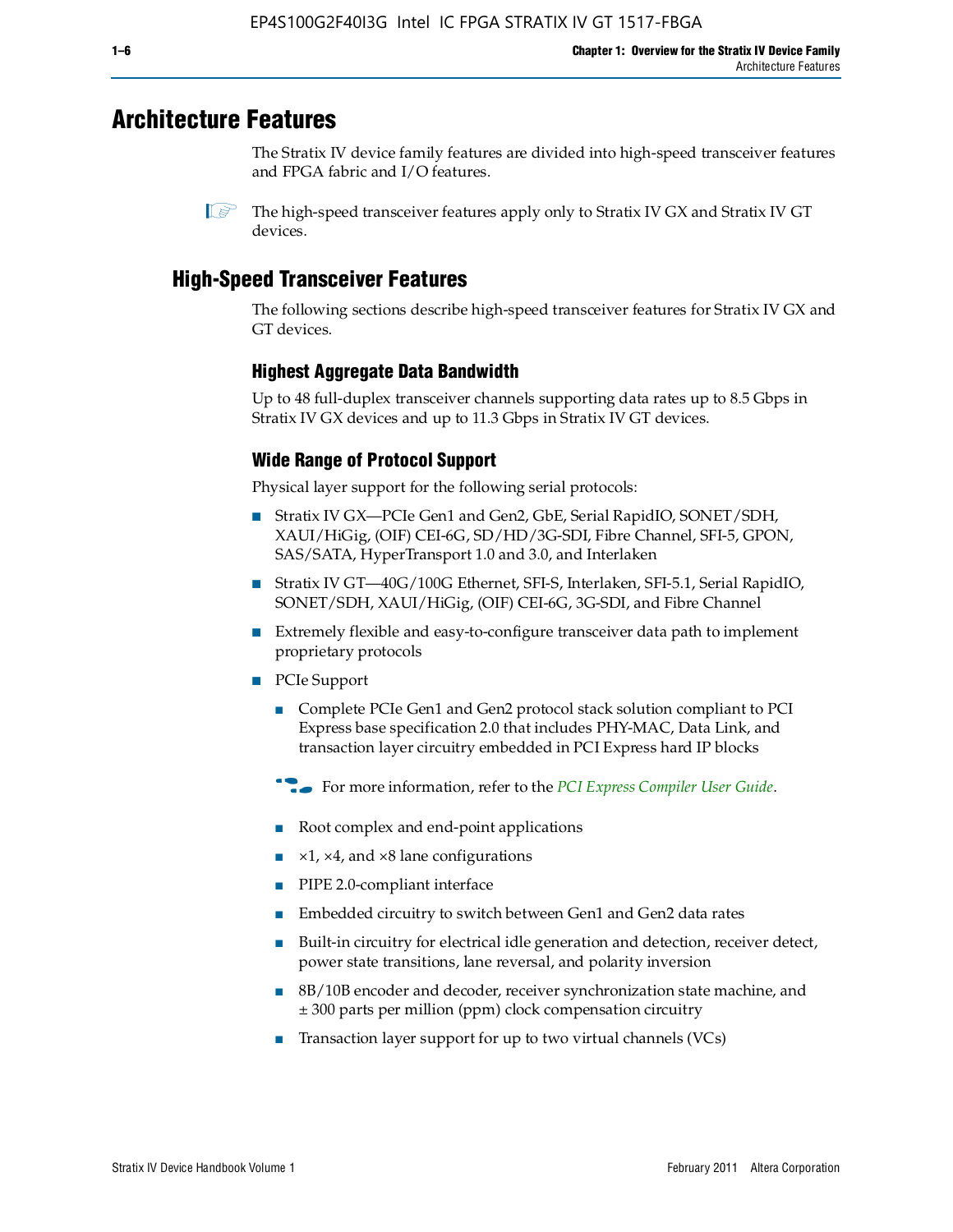- XAUI/HiGig Support
	- Compliant to IEEE802.3ae specification
	- **■** Embedded state machine circuitry to convert XGMII idle code groups  $(|1| \cdot |)$ to and from idle ordered sets  $(||A||, |K||, |R||)$  at the transmitter and receiver, respectively
	- 8B/10B encoder and decoder, receiver synchronization state machine, lane deskew, and  $\pm 100$  ppm clock compensation circuitry
- GbE Support
	- Compliant to IEEE802.3-2005 specification
	- Automatic idle ordered set  $(11/7/12/7)$  generation at the transmitter, depending on the current running disparity
	- 8B/10B encoder and decoder, receiver synchronization state machine, and ± 100 ppm clock compensation circuitry
- Support for other protocol features such as MSB-to-LSB transmission in SONET/SDH configuration and spread-spectrum clocking in PCIe configurations

#### **Diagnostic Features**

- Serial loopback from the transmitter serializer to the receiver CDR for transceiver PCS and PMA diagnostics
- Reverse serial loopback pre- and post-CDR to transmitter buffer for physical link diagnostics
- Loopback master and slave capability in PCI Express hard IP blocks
- **For more information, refer to the** *[PCI Express Compiler User Guide](http://www.altera.com/literature/ug/ug_pci_express.pdf)***.**

#### **Signal Integrity**

Stratix IV devices simplify the challenge of signal integrity through a number of chip, package, and board-level enhancements to enable efficient high-speed data transfer into and out of the device. These enhancements include:

- Programmable 3-tap transmitter pre-emphasis with up to 8,192 pre-emphasis levels to compensate for pre-cursor and post-cursor inter-symbol interference (ISI)
- Up to 900% boost capability on the first pre-emphasis post-tap
- User-controlled and adaptive 4-stage receiver equalization with up to 16 dB of high-frequency gain
- On-die power supply regulators for transmitter and receiver phase-locked loop (PLL) charge pump and voltage controlled oscillator (VCO) for superior noise immunity
- On-package and on-chip power supply decoupling to satisfy transient current requirements at higher frequencies, thereby reducing the need for on-board decoupling capacitors
- Calibration circuitry for transmitter and receiver on-chip termination (OCT) resistors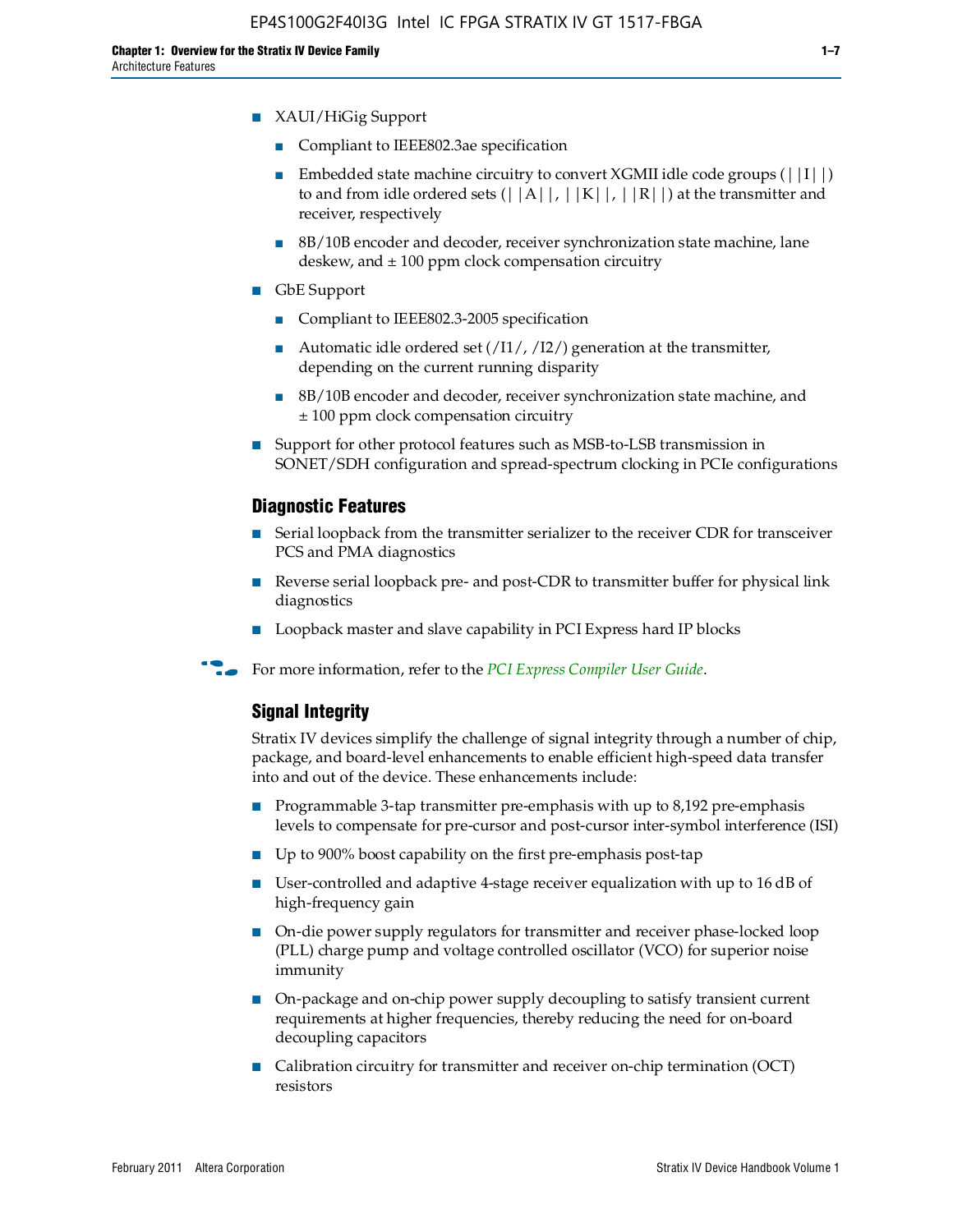### **FPGA Fabric and I/O Features**

The following sections describe the Stratix IV FPGA fabric and I/O features.

#### **Device Core Features**

- Up to 531,200 LEs in Stratix IV GX and GT devices and up to 813,050 LEs in Stratix IV E devices, efficiently packed in unique and innovative adaptive logic modules (ALMs)
- Ten ALMs per logic array block (LAB) deliver faster performance, improved logic utilization, and optimized routing
- Programmable power technology, including a variety of process, circuit, and architecture optimizations and innovations
- Programmable power technology available to select power-driven compilation options for reduced static power consumption

#### **Embedded Memory**

- TriMatrix embedded memory architecture provides three different memory block sizes to efficiently address the needs of diversified FPGA designs:
	- 640-bit MLAB
	- 9-Kbit M9K
	- 144-Kbit M144K
- Up to 33,294 Kbit of embedded memory operating at up to 600 MHz
- Each memory block is independently configurable to be a single- or dual-port RAM, FIFO, ROM, or shift register

#### **Digital Signal Processing (DSP) Blocks**

- Flexible DSP blocks configurable as  $9 \times 9$ -bit,  $12 \times 12$ -bit,  $18 \times 18$ -bit, and 36 × 36-bit full-precision multipliers at up to 600 MHz with rounding and saturation capabilities
- Faster operation due to fully pipelined architecture and built-in addition, subtraction, and accumulation units to combine multiplication results
- Optimally designed to support advanced features such as adaptive filtering, barrel shifters, and finite and infinite impulse response (FIR and IIR) filters

#### **Clock Networks**

- Up to 16 global clocks and 88 regional clocks optimally routed to meet the maximum performance of 800 MHz
- Up to 112 and 132 periphery clocks in Stratix IV GX and Stratix IV E devices, respectively
- Up to 66 (16 GCLK + 22 RCLK + 28 PCLK) clock networks per device quadrant in Stratix IV GX and Stratix IV GT devices
- **•** Up to 71 (16 GCLK + 22 RCLK + 33 PCLK) clock networks per device quadrant in Stratix IV E devices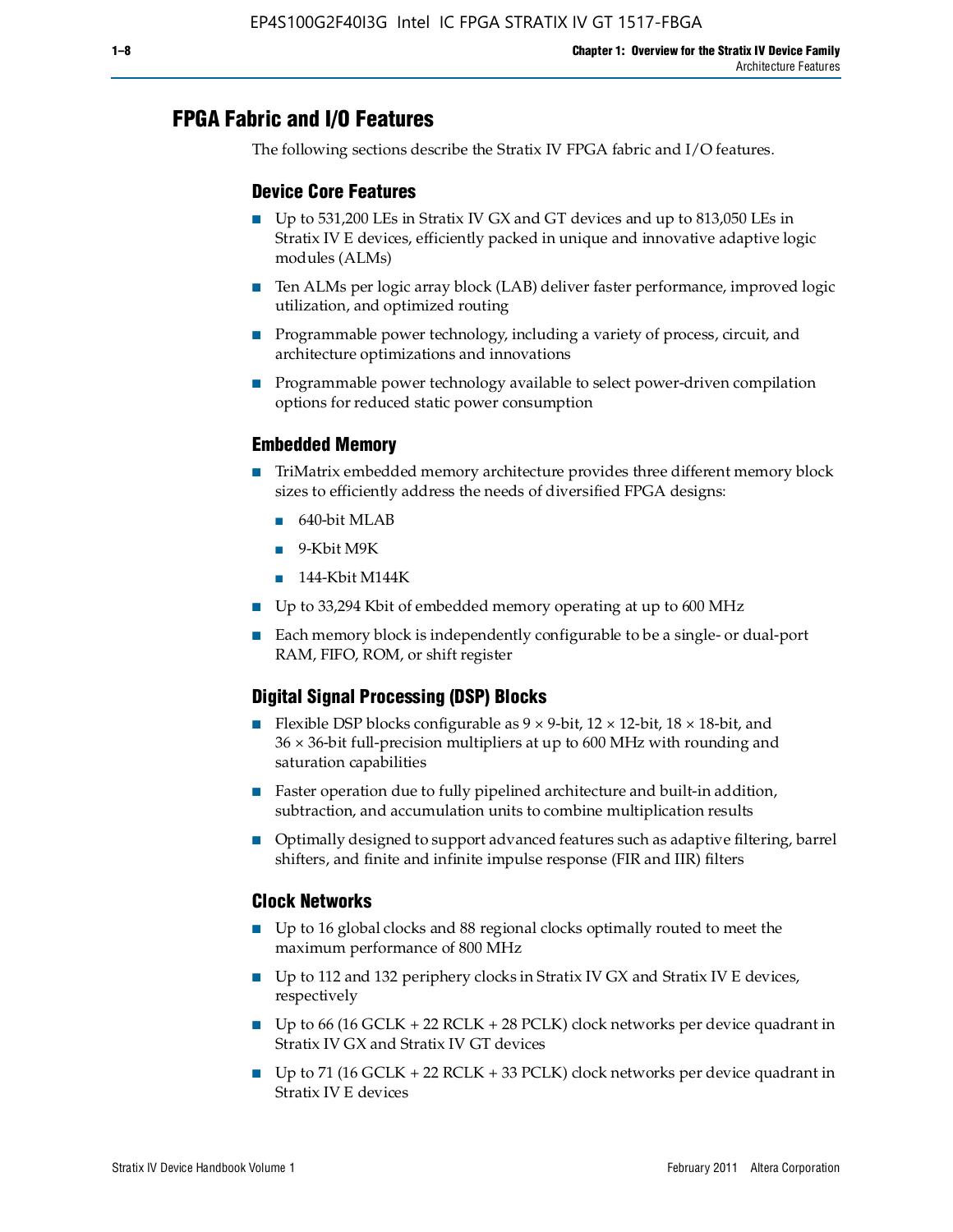#### **PLLs**

- Three to 12 PLLs per device supporting spread-spectrum input tracking, programmable bandwidth, clock switchover, dynamic reconfiguration, and delay compensation
- On-chip PLL power supply regulators to minimize noise coupling

#### **I/O Features**

- Sixteen to 24 modular I/O banks per device with 24 to 48 I/Os per bank designed and packaged for optimal simultaneous switching noise (SSN) performance and migration capability
- Support for a wide range of industry I/O standards, including single-ended (LVTTL/CMOS/PCI/PCIX), differential (LVDS/mini-LVDS/RSDS), voltage-referenced single-ended and differential (SSTL/HSTL Class I/II) I/O standards
- **O**n-chip series  $(R_S)$  and on-chip parallel  $(R_T)$  termination with auto-calibration for single-ended I/Os and on-chip differential  $(R_D)$  termination for differential I/Os
- Programmable output drive strength, slew rate control, bus hold, and weak pull-up capability for single-ended I/Os
- User I/O:GND:V<sub>CC</sub> ratio of 8:1:1 to reduce loop inductance in the package—PCB interface
- **•** Programmable transmitter differential output voltage ( $V_{OD}$ ) and pre-emphasis for high-speed LVDS I/O

#### **High-Speed Differential I/O with DPA and Soft-CDR**

- Dedicated circuitry on the left and right sides of the device to support differential links at data rates from 150 Mbps to 1.6 Gbps
- Up to 98 differential SERDES in Stratix IV GX devices, up to 132 differential SERDES in Stratix IV E devices, and up to 47 differential SERDES in Stratix IV GT devices
- DPA circuitry at the receiver automatically compensates for channel-to-channel and channel-to-clock skew in source synchronous interfaces
- Soft-CDR circuitry at the receiver allows implementation of asynchronous serial interfaces with embedded clocks at up to 1.6 Gbps data rate (SGMII and GbE)

#### **External Memory Interfaces**

- Support for existing and emerging memory interface standards such as DDR SDRAM, DDR2 SDRAM, DDR3 SDRAM, QDRII SRAM, QDRII+ SRAM, and RLDRAM II
- DDR3 up to 1,067 Mbps/533 MHz
- Programmable DQ group widths of 4 to 36 bits (includes parity bits)
- Dynamic OCT, trace mismatch compensation, read-write leveling, and half-rate register capabilities provide a robust external memory interface solution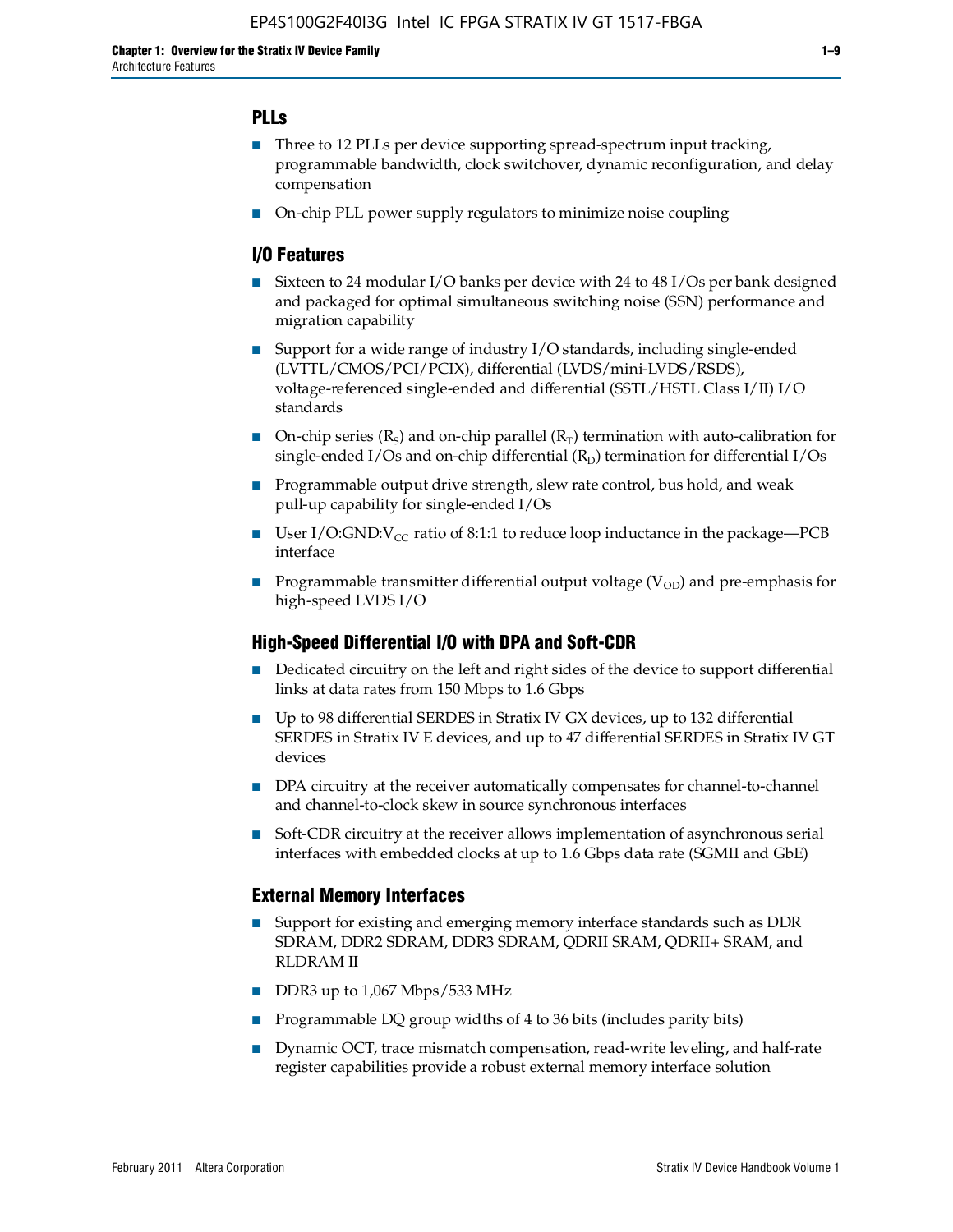#### **System Integration**

- All Stratix IV devices support hot socketing
- Four configuration modes:
	- Passive Serial (PS)
	- Fast Passive Parallel (FPP)
	- Fast Active Serial (FAS)
	- JTAG configuration
- Ability to perform remote system upgrades
- 256-bit advanced encryption standard (AES) encryption of configuration bits protects your design against copying, reverse engineering, and tampering
- Built-in soft error detection for configuration RAM cells

For more information about how to connect the PLL, external memory interfaces,  $I/O$ , high-speed differential I/O, power, and the JTAG pins to PCB, refer to the *[Stratix IV GX and Stratix IV E Device Family Pin Connection Guidelines](http://www.altera.com/literature/dp/stratix4/PCG-01005.pdf)* and the *[Stratix IV GT Device Family Pin Connection Guidelines](http://www.altera.com/literature/dp/stratix4/PCG-01006.pdf)*.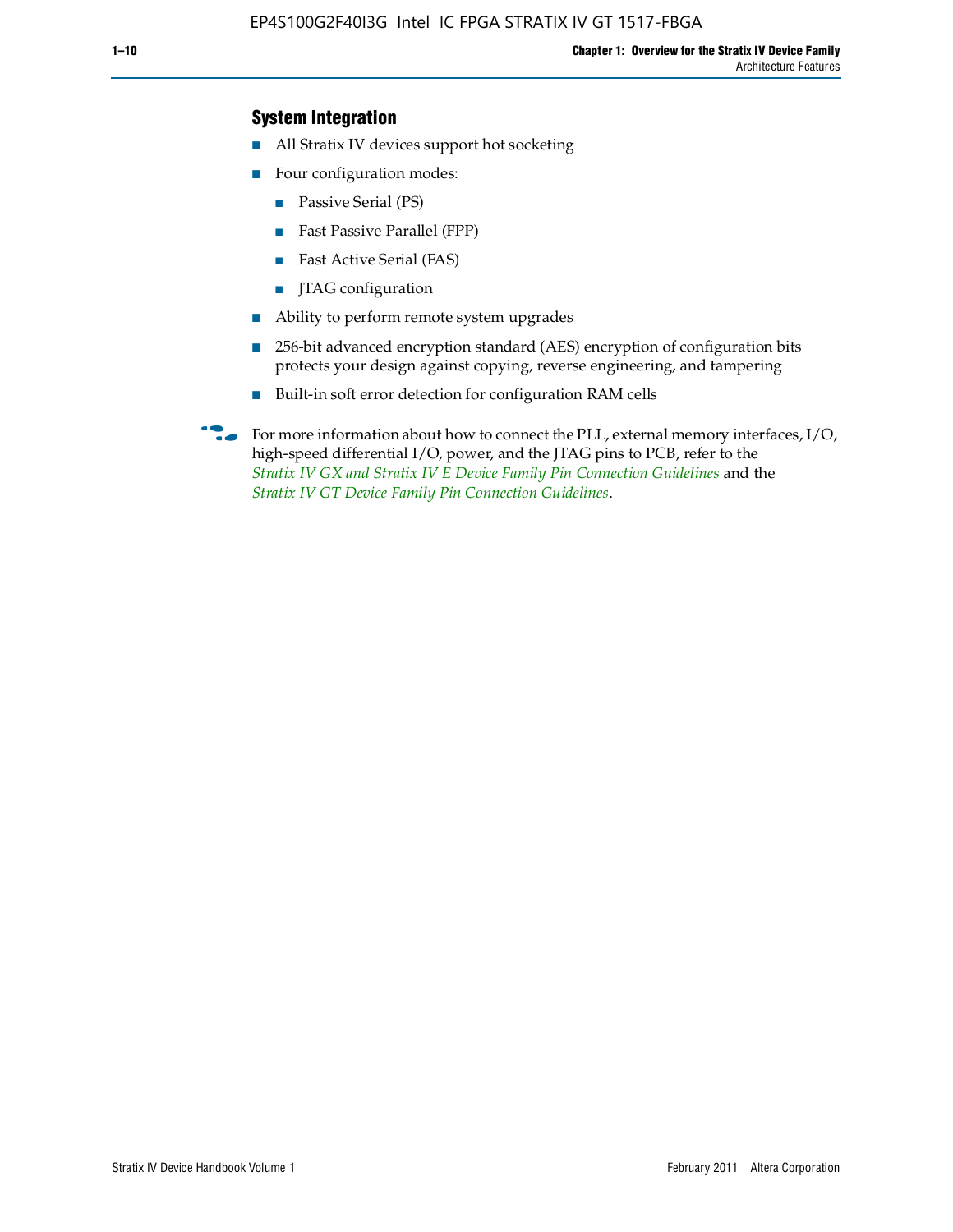| <b>Feature</b>                                                       | EP4SGX70                       |                   |                          | <b>EP4SGX110</b>                |    |                          | <b>EP4SGX180</b> |                |                          |      | <b>EP4SGX230</b> |                                   |                   |                                 |                          | <b>EP4SGX290</b>  |                          |       |                |                                 |                          |                | <b>EP4SGX360</b> |       |       |                |         | <b>EP4SGX530</b> |          |
|----------------------------------------------------------------------|--------------------------------|-------------------|--------------------------|---------------------------------|----|--------------------------|------------------|----------------|--------------------------|------|------------------|-----------------------------------|-------------------|---------------------------------|--------------------------|-------------------|--------------------------|-------|----------------|---------------------------------|--------------------------|----------------|------------------|-------|-------|----------------|---------|------------------|----------|
| <b>Package</b><br><b>Option</b>                                      | F780                           | F1152             | F780                     | F1152                           |    | F780                     | F1152            |                | F1517                    | F780 | F1152            |                                   | F1517             | F780                            |                          | F1152             | F1517                    | F1760 | F1932          | F780                            | F1152                    |                | F1517            | F1760 | F1932 | F1152          | F1517   | F1760            | 932<br>됴 |
| <b>ALMs</b>                                                          |                                | 29,040            |                          | 42,240                          |    |                          | 70,300           |                |                          |      | 91,200           |                                   |                   |                                 |                          | 116,480           |                          |       |                |                                 |                          | 141,440        |                  |       |       |                | 212,480 |                  |          |
| LEs                                                                  |                                | 72,600            |                          | 105,600                         |    |                          | 175,750          |                |                          |      | 228,000          |                                   |                   |                                 |                          | 291,200           |                          |       |                |                                 |                          |                | 353,600          |       |       |                | 531,200 |                  |          |
| 0.6 Gbps-<br>8.5 Gbps<br><b>Transceivers</b><br>$(PMA + PCs)$<br>(1) | $\qquad \qquad \longleftarrow$ | 16                |                          | $\hspace{0.1mm}-\hspace{0.1mm}$ | 16 | $\overline{\phantom{m}}$ | —                | 16             | 24                       | —    |                  | 16                                | 24                | $\hspace{0.1mm}-\hspace{0.1mm}$ | $\overline{\phantom{m}}$ | 16                | 24                       | 24    | 32             | $\hspace{0.05cm}$               | $\overline{\phantom{m}}$ | 16             | 24               | 24    | 32    | 16             | 24      | 24               | 32       |
| 0.6 Gbps-<br>6.5 Gbps<br>Transceivers<br>$(PMA + PCs)$<br>(1)        | 8                              | $\hspace{0.05cm}$ | 8                        | 16                              |    | 8                        | 16               |                | $\overline{\phantom{0}}$ | 8    | 16               | $\overbrace{\phantom{123221111}}$ | $\hspace{0.05cm}$ | 16                              | 16                       | $\hspace{0.05cm}$ | $\overline{\phantom{0}}$ | --    |                | 16                              | 16                       | —              | -                |       | --    | --             |         |                  |          |
| PMA-only<br>CMU<br>Channels<br>$(0.6$ Gbps-<br>6.5 Gbps)             |                                | 8                 | $\overline{\phantom{0}}$ |                                 | 8  |                          |                  | 8              | 12                       |      |                  | 8                                 | 12                | $\hspace{0.1mm}-\hspace{0.1mm}$ |                          | 8                 | 12                       | 12    | 16             |                                 | $\overline{\phantom{0}}$ | 8              | 12               | 12    | 16    | 8              | 12      | 12               | 16       |
| PCI Express<br>hard IP<br><b>Blocks</b>                              | $\overline{1}$                 | $\overline{2}$    | $\mathbf{1}$             | $\overline{2}$                  |    | $\mathbf{1}$             |                  | $\overline{2}$ |                          | 1    |                  | $\overline{2}$                    |                   |                                 |                          | $\overline{c}$    |                          |       | $\overline{4}$ |                                 |                          | $\overline{c}$ |                  |       | 4     | $\overline{2}$ |         | 4                |          |
| High-Speed<br><b>LVDS</b><br>SERDES (up<br>to $1.6$ Gbps)<br>(4)     | 28                             | 56                | 28                       | 28                              | 56 | 28                       | 44               |                | 88                       | 28   | 44               |                                   | 88                | $\overline{\phantom{m}}$        | 44                       |                   | 88                       | 88    | 98             | $\overbrace{\phantom{1232211}}$ | 44                       |                | 88               | 88    | 98    | 44             | 88      | 88               | 98       |
| SPI-4.2 Links                                                        | $\mathbf{1}$                   |                   |                          | $\mathbf{1}$                    |    | $\mathbf{1}$             | $\overline{2}$   |                | 4                        | -1   | $\overline{2}$   |                                   | $\overline{4}$    |                                 | $\overline{2}$           |                   |                          | 4     |                |                                 | $\overline{2}$           |                |                  | 4     |       | $\overline{2}$ |         | 4                |          |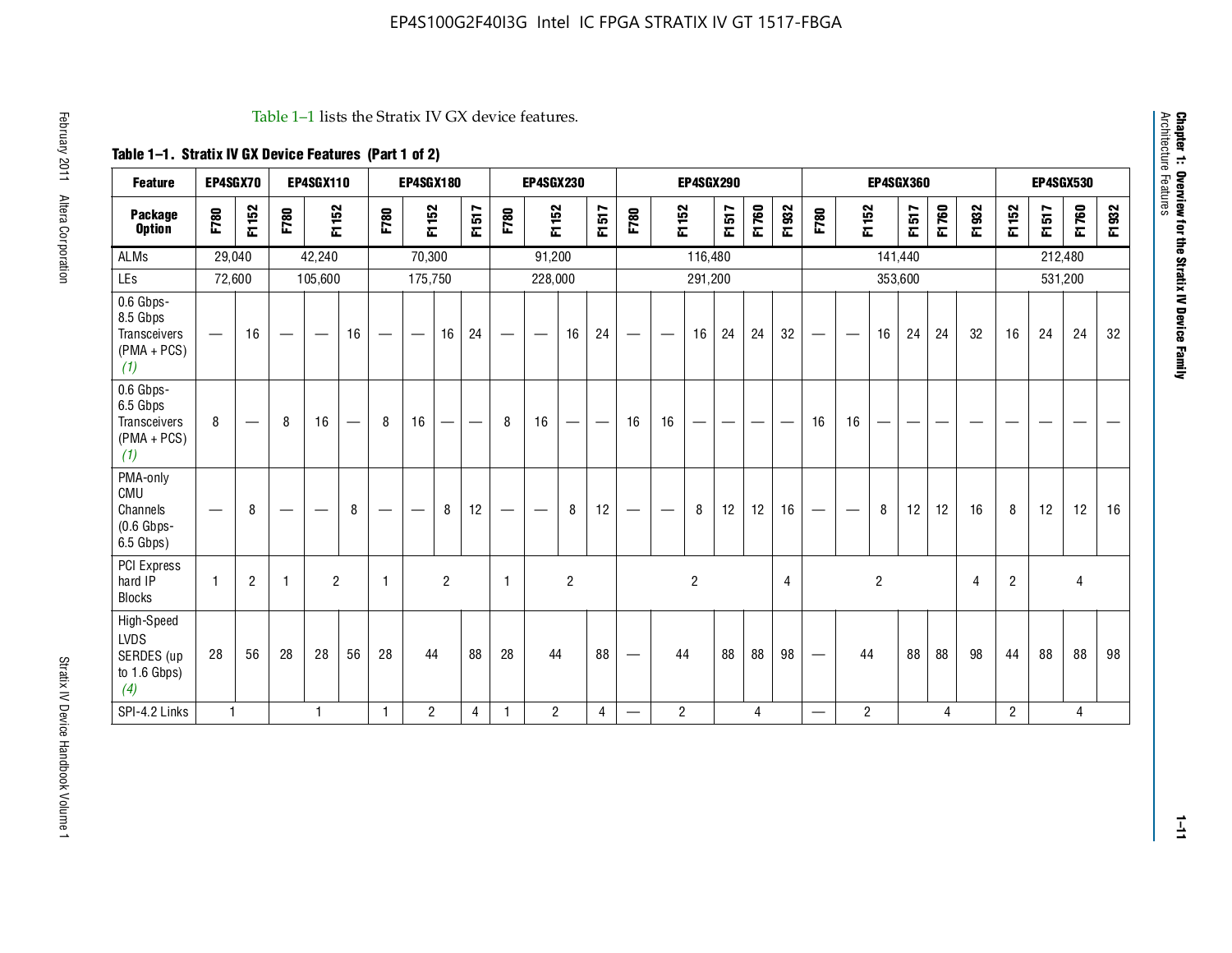**Table 1–1. Stratix IV GX Device Features (Part 2 of 2)**

| <b>Feature</b>                                                                                                                                                                                                                                                                                                                                                                                                                                                                      | EP4SGX70                    |                        |                             | EP4SGX110                   |                        |                             | EP4SGX180                           |                      |                        |                             | <b>EP4SGX230</b>            |                        |                        |                    |                             | <b>EP4SGX290</b>       |                        |                        |                        |                       |                             | <b>EP4SGX360</b>       |                        |                        |                        |                        | <b>EP4SGX530</b>       |                        |                        |
|-------------------------------------------------------------------------------------------------------------------------------------------------------------------------------------------------------------------------------------------------------------------------------------------------------------------------------------------------------------------------------------------------------------------------------------------------------------------------------------|-----------------------------|------------------------|-----------------------------|-----------------------------|------------------------|-----------------------------|-------------------------------------|----------------------|------------------------|-----------------------------|-----------------------------|------------------------|------------------------|--------------------|-----------------------------|------------------------|------------------------|------------------------|------------------------|-----------------------|-----------------------------|------------------------|------------------------|------------------------|------------------------|------------------------|------------------------|------------------------|------------------------|
| <b>Package</b><br><b>Option</b>                                                                                                                                                                                                                                                                                                                                                                                                                                                     | F780                        | F1152                  | F780                        | F1152                       |                        | F780                        | F1152                               |                      | F1517                  | F780                        | F1152                       |                        | F1517                  | F780               | F1152                       |                        | F1517                  | F1760                  | F1932                  | F780                  | F1152                       |                        | F1517                  | F1760                  | F1932                  | F1152                  | F1517                  | F1760                  | F1932                  |
| M9K Blocks<br>$(256 \times$<br>36 bits)                                                                                                                                                                                                                                                                                                                                                                                                                                             | 462                         |                        |                             | 660                         |                        |                             | 950                                 |                      |                        |                             | 1,235                       |                        |                        |                    |                             | 936                    |                        |                        |                        |                       |                             | 1,248                  |                        |                        |                        |                        |                        | 1,280                  |                        |
| M144K<br><b>Blocks</b><br>$(2048 \times$<br>72 bits)                                                                                                                                                                                                                                                                                                                                                                                                                                | 16                          |                        |                             | 16                          |                        |                             | 20                                  |                      |                        |                             | 22                          |                        |                        |                    |                             | 36                     |                        |                        |                        |                       |                             | 48                     |                        |                        |                        |                        | 64                     |                        |                        |
| <b>Total Memory</b><br>(MLAB+M9K<br>$+M144K)$<br>Kbits                                                                                                                                                                                                                                                                                                                                                                                                                              | 7,370                       |                        |                             | 9,564                       |                        |                             | 13.627                              |                      |                        |                             | 17,133                      |                        |                        |                    |                             | 17,248                 |                        |                        |                        |                       |                             | 22,564                 |                        |                        |                        |                        |                        | 27,376                 |                        |
| Embedded<br>Multipliers<br>$18 \times 18$ (2)                                                                                                                                                                                                                                                                                                                                                                                                                                       | 384                         |                        |                             | 512                         |                        |                             | 920                                 |                      |                        |                             | 1,288                       |                        |                        |                    |                             | 832                    |                        |                        |                        |                       |                             | 1,040                  |                        |                        | 1,02<br>4              |                        |                        | 1,024                  |                        |
| PLLs                                                                                                                                                                                                                                                                                                                                                                                                                                                                                | 3                           | $\overline{4}$         | 3                           | $\overline{4}$              |                        | 3                           | 6                                   |                      | 8                      | 3                           | 6                           |                        | 8                      | 4                  | 6                           |                        | 8                      | 12                     | 12                     | 4                     | 6                           |                        | 8                      | 12                     | 12                     | 6                      | 8                      | 12                     | 12                     |
| User I/Os $(3)$                                                                                                                                                                                                                                                                                                                                                                                                                                                                     | 372                         | 488                    | 372                         | 372                         | 48<br>8                | 372                         | 56<br>$\overline{4}$                | 56<br>4              | 74<br>$\overline{4}$   | 372                         | 564                         | 56<br>4                | 74<br>4                | 289                | 564                         | 56<br>$\overline{4}$   | 74<br>$\overline{4}$   | 88<br>$\mathbf{0}$     | 92<br>$\mathbf{0}$     | 289                   | 564                         | 56<br>4                | 74<br>$\overline{4}$   | 88<br>$\Omega$         | 920                    | 564                    | 744                    | 880                    | 920                    |
| Speed Grade<br>(fastest to<br>slowest) $(5)$                                                                                                                                                                                                                                                                                                                                                                                                                                        | $-2\times$<br>$-3,$<br>$-4$ | $-2,$<br>$-3,$<br>$-4$ | $-2\times$<br>$-3,$<br>$-4$ | $-2\times$<br>$-3,$<br>$-4$ | $-2,$<br>$-3,$<br>$-4$ | $-2\times$<br>$-3,$<br>$-4$ | $-2$<br>$\times$ ,<br>$-3,$<br>$-4$ | $-2$<br>$-3$<br>$-4$ | $-2,$<br>$-3,$<br>$-4$ | $-2\times$<br>$-3,$<br>$-4$ | $-2\times$<br>$-3,$<br>$-4$ | $-2,$<br>$-3,$<br>$-4$ | $-2,$<br>$-3,$<br>$-4$ | -2∝<br>$-3,$<br>-4 | $-2\times$<br>$-3,$<br>$-4$ | $-2,$<br>$-3,$<br>$-4$ | $-2,$<br>$-3,$<br>$-4$ | $-2,$<br>$-3,$<br>$-4$ | $-2,$<br>$-3,$<br>$-4$ | $-2$<br>$-3,$<br>$-4$ | $-2\times$<br>$-3,$<br>$-4$ | $-2,$<br>$-3,$<br>$-4$ | $-2,$<br>$-3,$<br>$-4$ | $-2,$<br>$-3,$<br>$-4$ | $-2,$<br>$-3,$<br>$-4$ | $-2,$<br>$-3,$<br>$-4$ | $-2,$<br>$-3,$<br>$-4$ | $-2,$<br>$-3,$<br>$-4$ | $-2,$<br>$-3,$<br>$-4$ |
| Notes to Table 1-1:                                                                                                                                                                                                                                                                                                                                                                                                                                                                 |                             |                        |                             |                             |                        |                             |                                     |                      |                        |                             |                             |                        |                        |                    |                             |                        |                        |                        |                        |                       |                             |                        |                        |                        |                        |                        |                        |                        |                        |
| (1) The total number of transceivers is divided equally between the left and right side of each device, except for the devices in the F780 package. These devices have eight transceiver channels located only<br>on the right side of the device.<br>Four multiplier adder mode.<br>(2)                                                                                                                                                                                            |                             |                        |                             |                             |                        |                             |                                     |                      |                        |                             |                             |                        |                        |                    |                             |                        |                        |                        |                        |                       |                             |                        |                        |                        |                        |                        |                        |                        |                        |
| The user I/Os count from pin-out files includes all general purpose I/O, dedicated clock pins, and dual purpose configuration pins. Transceiver pins and dedicated configuration pins are not included in<br>(3)<br>the pin count.                                                                                                                                                                                                                                                  |                             |                        |                             |                             |                        |                             |                                     |                      |                        |                             |                             |                        |                        |                    |                             |                        |                        |                        |                        |                       |                             |                        |                        |                        |                        |                        |                        |                        |                        |
| Total pairs of high-speed LVDS SERDES take the lowest channel count of $R_x/T_x$ .<br>(4)                                                                                                                                                                                                                                                                                                                                                                                           |                             |                        |                             |                             |                        |                             |                                     |                      |                        |                             |                             |                        |                        |                    |                             |                        |                        |                        |                        |                       |                             |                        |                        |                        |                        |                        |                        |                        |                        |
| The difference between the Stratix IV GX devices in the -2 and -2x speed grades is the number of available transceiver channels. The -2 device allows you to use the transceiver CMU blocks as transceiver<br>(5)<br>channels. The -2x device does NOT allow you to use the CMU blocks as transceiver channels. In addition to the reduction of available transceiver channels in the Stratix IV GX -2x device, the data rates<br>in the $-2\times$ device are limited to 6.5 Gbps. |                             |                        |                             |                             |                        |                             |                                     |                      |                        |                             |                             |                        |                        |                    |                             |                        |                        |                        |                        |                       |                             |                        |                        |                        |                        |                        |                        |                        |                        |

#### **Notes to Table 1–1:**

- (1) The total number of transceivers is divided equally between the left and right side of each device, except for the devices in the F780 package. These devices have eight transceiver channels located only on the right side of the device.
- (2) Four multiplier adder mode.
- (3) The user I/Os count from pin-out files includes all general purpose I/O, dedicated clock pins, and dual purpose configuration pins. Transceiver pins and dedicated configuration pins are not included in the pin count.
- (4) Total pairs of high-speed LVDS SERDES take the lowest channel count of  $R_X/T_X$ .
- (5) The difference between the Stratix IV GX devices in the –2 and –2× speed grades is the number of available transceiver channels. The –2 device allows you to use the transceiver CMU blocks as transceiver channels. The –2× device does NOT allow you to use the CMU blocks as transceiver channels. In addition to the reduction of available transceiver channels in the Stratix IV GX –2x device, the data rates in the  $-2\times$  device are limited to 6.5 Gbps.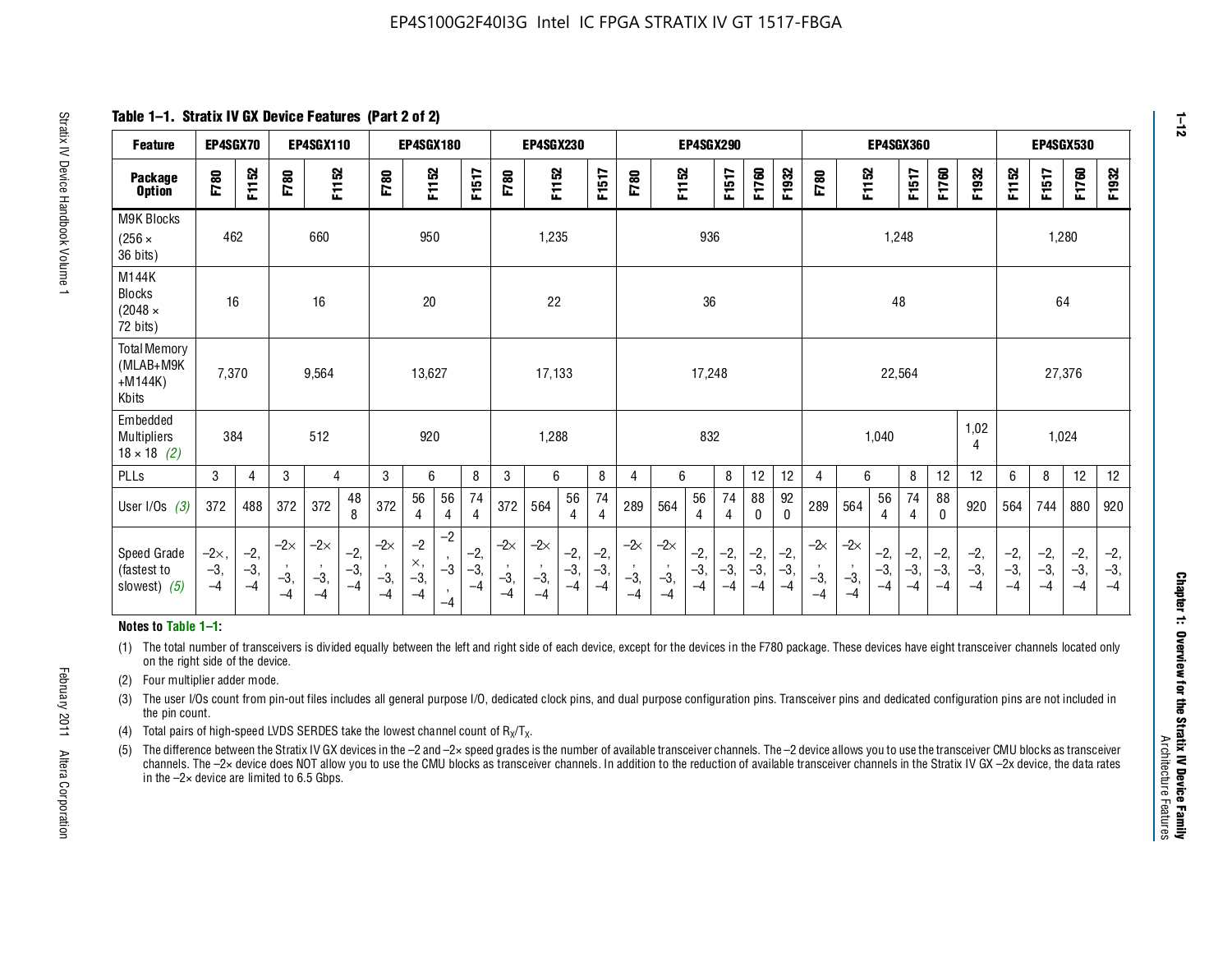#### **Table 1–2. Stratix IV GX Device Package Options** *(Note 1)*

|               | Table 1–2 lists the Stratix IV GX device package options.<br>Architecture                                                                                                                                                                                                                                                                                                         |                  |            |             |             |             |            |      |             |  |  |  |  |  |  |
|---------------|-----------------------------------------------------------------------------------------------------------------------------------------------------------------------------------------------------------------------------------------------------------------------------------------------------------------------------------------------------------------------------------|------------------|------------|-------------|-------------|-------------|------------|------|-------------|--|--|--|--|--|--|
|               | Table 1–2. Stratix IV GX Device Package Options <i>(Note 1)</i>                                                                                                                                                                                                                                                                                                                   |                  |            |             |             |             |            |      |             |  |  |  |  |  |  |
| <b>Device</b> | Features<br>F1932<br>F1517<br>F1760<br><b>F1152</b><br>F1152<br><b>F780</b><br>$(35 \text{ mm} \times 35 \text{ mm})$<br>$(42.5 \text{ mm} \times 42.5 \text{ mm})$<br>$(40 \text{ mm} \times 40 \text{ mm})$<br>$(45 \text{ mm} \times 45 \text{ mm})$<br>(29 mm $\times$ 29 mm) (5)<br>$(35 \text{ mm} \times 35 \text{ mm})$ $(4)$ , $(6)$<br>$(4)$ , <b>(6)</b><br>(6)<br>(b) |                  |            |             |             |             |            |      |             |  |  |  |  |  |  |
| EP4SGX70      |                                                                                                                                                                                                                                                                                                                                                                                   | DF29             |            |             | <b>HF35</b> |             |            |      |             |  |  |  |  |  |  |
| EP4SGX110     |                                                                                                                                                                                                                                                                                                                                                                                   | <b>DF29</b>      |            | <b>FF35</b> | HFS5        |             |            |      |             |  |  |  |  |  |  |
| EP4SGX180     |                                                                                                                                                                                                                                                                                                                                                                                   | DF29             |            | FF35        |             | <b>HF35</b> | KF40       |      |             |  |  |  |  |  |  |
| EP4SGX230     |                                                                                                                                                                                                                                                                                                                                                                                   | DF <sub>29</sub> |            | FF35        |             | <b>HF35</b> | KF40       |      |             |  |  |  |  |  |  |
| EP4SGX290     |                                                                                                                                                                                                                                                                                                                                                                                   |                  | FH29 $(2)$ | FF35        |             | <b>HF35</b> | KF40       | KF43 | <b>NF45</b> |  |  |  |  |  |  |
| EP4SGX360     |                                                                                                                                                                                                                                                                                                                                                                                   |                  | $FH29$ (2) | FF35        |             | <b>HF35</b> | KF40       | KF43 | <b>NF45</b> |  |  |  |  |  |  |
| EP4SGX530     |                                                                                                                                                                                                                                                                                                                                                                                   |                  |            |             |             | HH35 (3)    | KH40 $(3)$ | KF43 | <b>NF45</b> |  |  |  |  |  |  |

#### **Notes to Table 1–2:**

(1) Device packages in the same column and marked under the same arrow sign have vertical migration capability.

(2) The 780-pin EP4SGX290 and EP4SGX360 devices are available only in 33 mm × 33 mm Hybrid flip chip package.

(3) The 1152-pin and 1517-pin EP4SGX530 devices are available only in 42.5 mm  $\times$  42.5 mm Hybrid flip chip packages.

(4) When migrating between hybrid and flip chip packages, there is an additional keep-out area. For more information, refer to the *[Package Information Datasheet for Altera Devices](http://www.altera.com/literature/ds/dspkg.pdf)*.

(5) Devices listed in this column are available in  $-2\times$ ,  $-3$ , and  $-4$  speed grades. These devices do not have on-package decoupling capacitors.

(6) Devices listed in this column are available in –2, –3, and –4 speed grades. These devices have on-package decoupling capacitors. For more information about on-package decoupling capacitor value in each device, refer to Table 1–3.

 $I \otimes$  On-package decoupling reduces the need for on-board or PCB decoupling capacitors by satisfying the transient current requirements at higher frequencies. The *[Power Delivery Network](http://www.altera.com/literature/ug/pdn_tool_stxiv.zip)* design tool for Stratix IV devices accounts for the on-package decoupling and reflects the reduced requirements for PCB decoupling capacitors.

**Chapter 1: Overview for the Stratix IV Device Family**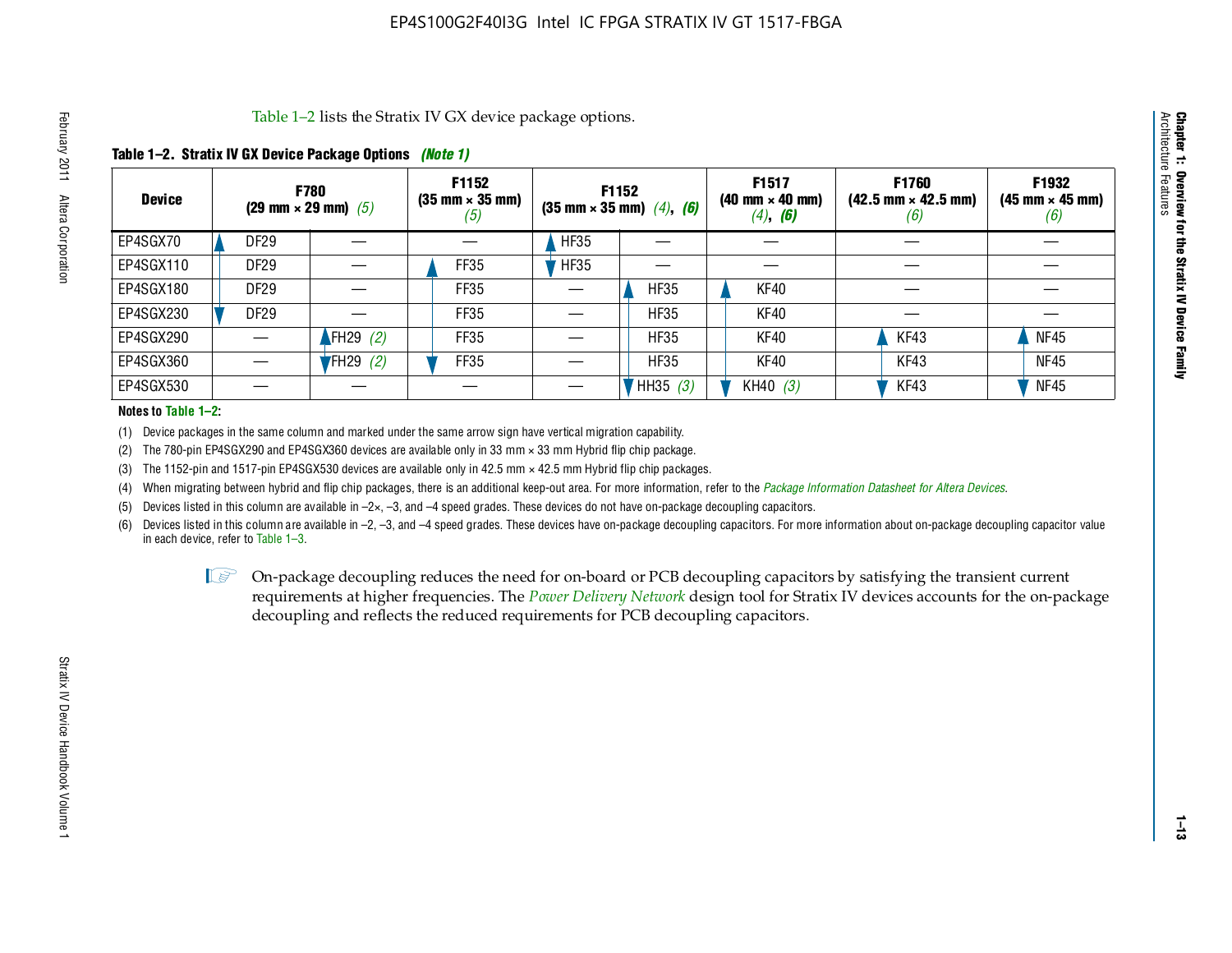| <b>Ordering Information</b> |                     | <b>V<sub>cc</sub></b>             | $V_{CGI0}$           | V <sub>CCL GXB</sub>         | $V_{\texttt{CCA}\_\textsf{L/R}}$ | $V_{CCT}$ and $V_{CCR}$ (Shared)                 |
|-----------------------------|---------------------|-----------------------------------|----------------------|------------------------------|----------------------------------|--------------------------------------------------|
| EP4SGX70                    | <b>HF35</b>         | $2\times 1$ uF + $2\times 470$ nF | 10nF per bank $(2)$  | 100nF per transceiver block  | 100 <sub>n</sub> F               | $1 \times 470$ nF + $1 \times 47$ nF per side    |
| EP4SGX110                   | <b>HF35</b>         | $2\times$ 1uF + 2 $\times$ 470nF  | 10nF per bank $(2)$  | 100nF per transceiver block  | 100 <sub>n</sub> F               | $1 \times 470$ nF + $1 \times 47$ nF per side    |
| EP4SGX180                   | <b>HF35</b>         | $2\times 1$ uF + $2\times 470$ nF | 10nF per bank $(2)$  | 100nF per transceiver block  | 100nF                            | $1 \times 470$ nF + $1 \times 47$ nF per side    |
|                             | KF40                |                                   |                      |                              |                                  |                                                  |
| EP4SGX230                   | <b>HF35</b><br>KF40 | $2\times1$ uF + $2\times470$ nF   | 10 nF per bank $(2)$ | 100 nF per transceiver block | 100 nF                           | $1 \times 470$ nF + $1 \times 47$ nF<br>per side |
|                             | <b>HF35</b>         |                                   |                      |                              |                                  |                                                  |
|                             | KF40                |                                   |                      |                              |                                  | $1 \times 470$ nF + $1 \times 47$ nF             |
| EP4SGX290                   | KF43                | $4\times1$ uF + $4\times470$ nF   | 10 nF per bank $(2)$ | 100 nF per transceiver block | 100nF                            | per side                                         |
|                             | NF45                |                                   |                      |                              |                                  |                                                  |
|                             | <b>HF35</b>         |                                   |                      |                              |                                  |                                                  |
| EP4SGX360                   | KF40                | $4\times1$ uF + $4\times470$ nF   | 10 nF per bank $(2)$ | 100 nF per transceiver block | 100 nF                           | $1 \times 470$ nF + $1 \times 47$ nF             |
|                             | KF43                |                                   |                      |                              |                                  | per side                                         |
|                             | <b>NF45</b>         |                                   |                      |                              |                                  |                                                  |
|                             | <b>HH35</b>         |                                   |                      |                              |                                  |                                                  |
| EP4SGX530                   | <b>KH40</b>         | $4\times1$ uF + $4\times470$ nF   | 10 nF per bank $(2)$ | 100 nF per transceiver block | 100 nF                           | $1 \times 470$ nF + $1 \times 47$ nF             |
|                             | KF43                |                                   |                      |                              |                                  | per side                                         |
|                             | <b>NF45</b>         |                                   |                      |                              |                                  |                                                  |

#### **Notes to Table 1–3:**

**1–14**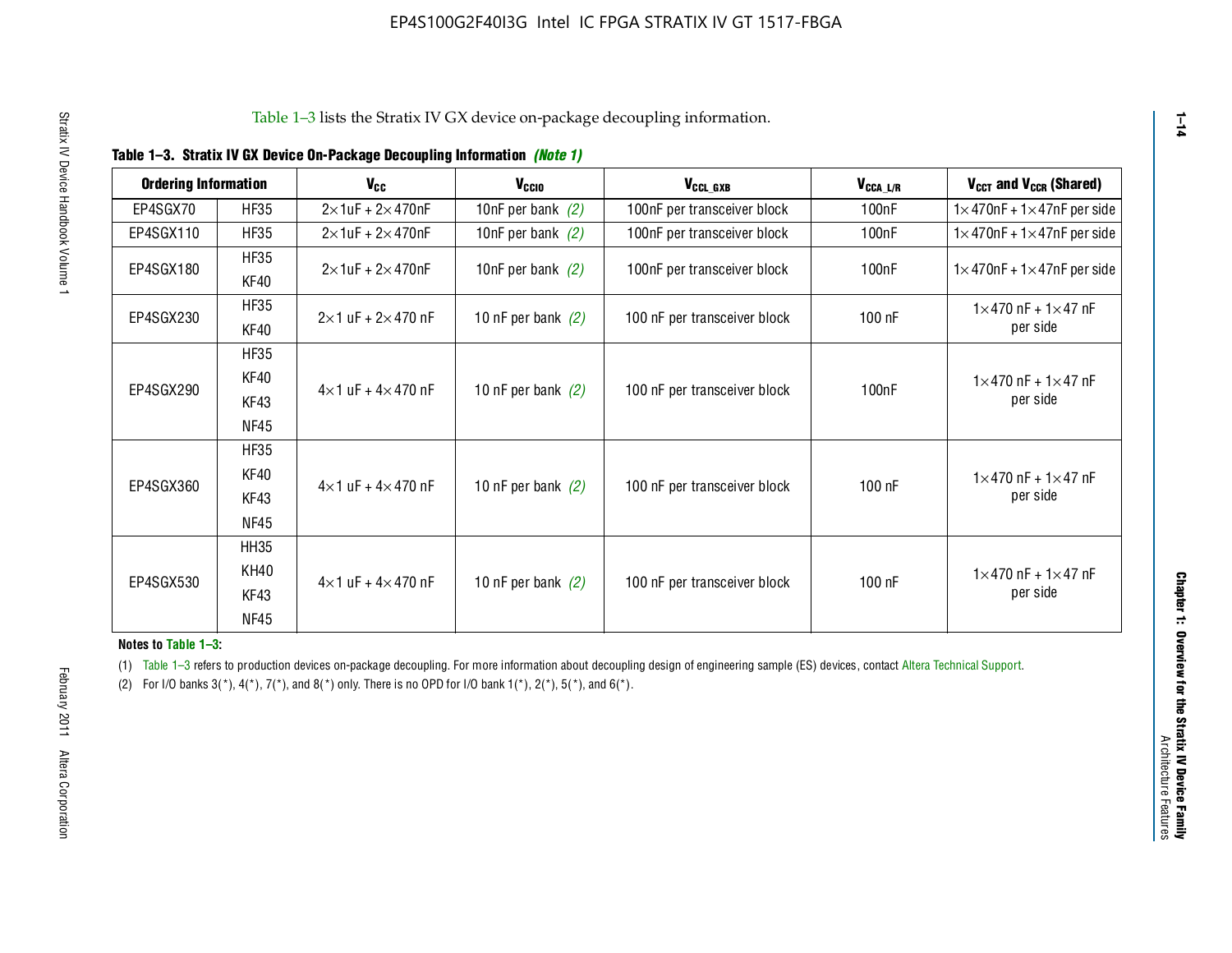#### Table 1–4 lists the Stratix IV E device features.

| <b>Feature</b>                                      | <b>EP4SE230</b> |              | <b>EP4SE360</b> |              | <b>EP4SE530</b> |              |          | <b>EP4SE820</b> |            |  |
|-----------------------------------------------------|-----------------|--------------|-----------------|--------------|-----------------|--------------|----------|-----------------|------------|--|
| Package Pin Count                                   | 780             | 780          | 1152            | 1152         | 1517            | 1760         | 1152     | 1517            | 1760       |  |
| ALMs                                                | 91,200          |              | 141,440         |              | 212,480         |              |          | 325,220         |            |  |
| LEs                                                 | 228,000         |              | 353,600         |              | 531,200         |              |          | 813,050         |            |  |
| High-Speed LVDS<br>SERDES (up to<br>1.6 Gbps) $(1)$ | 56              | 56           | 88              | 88           | 112             | 112          | 88       | 112             | 132        |  |
| SPI-4.2 Links                                       | 3               | 3            | 4               | 4            |                 | 6            | 4        | $6\phantom{a}$  | 6          |  |
| <b>M9K Blocks</b><br>$(256 \times 36 \text{ bits})$ | 1,235           |              | 1,248           |              | 1,280           |              |          | 1610            |            |  |
| M144K Blocks<br>$(2048 \times 72 \text{ bits})$     | 22              |              | 48              |              | 64              |              |          | 60              |            |  |
| <b>Total Memory</b><br>$(MLAB+M9K+$<br>M144K) Kbits | 17,133          |              | 22,564          |              | 27,376          |              |          | 33,294          |            |  |
| <b>Embedded Multipliers</b><br>$(18 \times 18)$ (2) | 1,288           |              | 1,040           |              | 1,024           |              |          | 960             |            |  |
| PLLs                                                | 4               | 4            | 8               | 8            | 12              | 12           | 8        | 12              | 12         |  |
| User I/Os $(3)$                                     | 488             | 488          | 744             | 744          | 976             | 976          | 744(4)   | 976 $(4)$       | 1120 $(4)$ |  |
| Speed Grade<br>(fastest to slowest)                 | $-2, -3, -4$    | $-2, -3, -4$ | $-2, -3, -4$    | $-2, -3, -4$ | $-2, -3, -4$    | $-2, -3, -4$ | $-3, -4$ | $-3, -4$        | $-3, -4$   |  |

#### **Table 1–4. Stratix IV E Device Features**

#### **Notes to Table 1–4:**

(1) The user I/O count from the pin-out files include all general purpose I/Os, dedicated clock pins, and dual purpose configuration pins. Transceiver pins and dedicated configuration pins are not included in the pin count.

(2) Four multiplier adder mode.

(3) Total pairs of high-speed LVDS SERDES take the lowest channel count of  $R_X/T_X$ .

(4) This data is preliminary.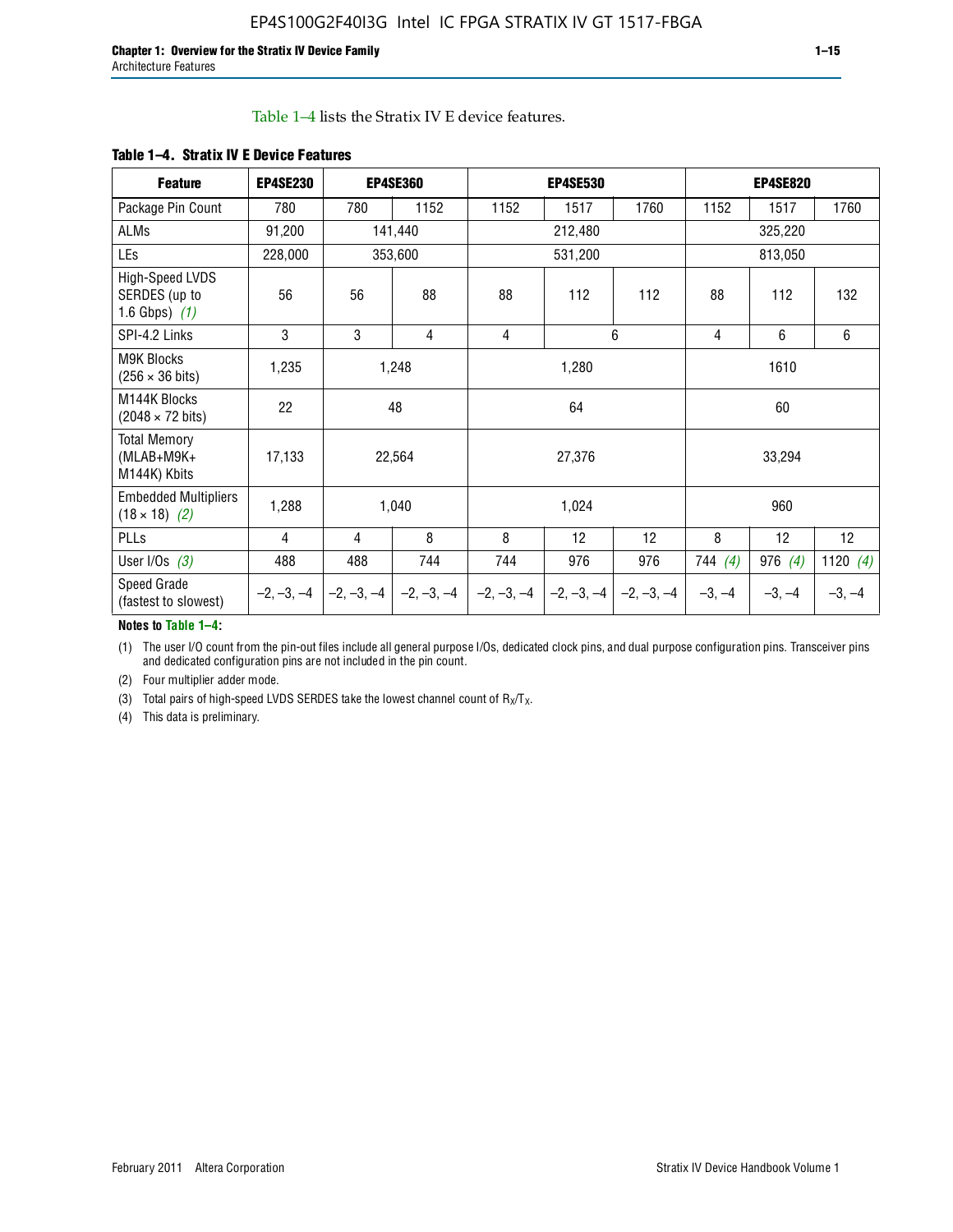Table 1–5 summarizes the Stratix IV E device package options.

| <b>Device</b> | <b>F780</b><br>$(29 \text{ mm} \times 29 \text{ mm})$ $(4)$ ,<br>$\left(5\right)$ | F1152<br>$(35 \text{ mm} \times 35 \text{ mm})$ $(4)$ , | F1517<br>(40 mm $\times$ 40 mm) (6) | F1760<br>$(42.5 \text{ mm} \times 42.5 \text{ mm})$ (6) |
|---------------|-----------------------------------------------------------------------------------|---------------------------------------------------------|-------------------------------------|---------------------------------------------------------|
| EP4SE230      | F29                                                                               |                                                         |                                     |                                                         |
| EP4SE360      | H29(2)                                                                            | F <sub>35</sub>                                         |                                     |                                                         |
| EP4SE530      |                                                                                   | H35 $(3)$                                               | H40(3)                              | F43                                                     |
| EP4SE820      |                                                                                   | H35(3)                                                  | H40(3)                              | F43                                                     |

**Table 1–5. Stratix IV E Device Package Options** *(Note 1)*

#### **Notes to Table 1–5:**

- (1) Device packages in the same column and marked under the same arrow sign have vertical migration capability.
- (2) The 780-pin EP4SE360 device is available only in the 33 mm × 33 mm Hybrid flip chip package.
- (3) The 1152-pin and 1517-pin for EP4SE530 and EP4SE820 devices are available only in the 42.5 mm × 42.5 mm Hybrid flip chip package.
- (4) When migrating between hybrid and flip chip packages, there is an additional keep-out area. For more information, refer to the *[Package](http://www.altera.com/literature/ds/dspkg.pdf)  [Information Datasheet for Altera Devices](http://www.altera.com/literature/ds/dspkg.pdf)*.
- (5) Devices listed in this column do not have on-package decoupling capacitors.
- (6) Devices listed in this column have on-package decoupling capacitors. For more information about on-package decoupling capacitor value for each device, refer to Table 1–6.

Table 1–6 lists the Stratix IV E on-package decoupling information.

|  | Table 1–6. Stratix IV E Device On-Package Decoupling Information <i>(Note 1)</i> |  |  |  |  |  |
|--|----------------------------------------------------------------------------------|--|--|--|--|--|
|--|----------------------------------------------------------------------------------|--|--|--|--|--|

|          | <b>Ordering Information</b> | <b>V<sub>cc</sub></b>               | <b>V<sub>CCIO</sub></b> |
|----------|-----------------------------|-------------------------------------|-------------------------|
| EP4SE360 | F <sub>35</sub>             | $4\times$ 1 uF + $4\times$ 470 nF   | 10 nF per bank          |
|          | H35                         |                                     |                         |
| EP4SE530 | H40                         | $4 \times 1$ uF + $4 \times 470$ nF | 10 nF per bank          |
|          | F43                         |                                     |                         |
|          | H <sub>35</sub>             |                                     |                         |
| EP4SE820 | H40                         | $4 \times 1$ uF + $4 \times 470$ nF | 10 nF per bank          |
|          | F43                         |                                     |                         |

**Note to Table 1–6:**

(1) Table 1–6 refers to production devices on-package decoupling. For more information about decoupling design of engineering sample (ES) devices, contact [Altera Technical Support.](http://mysupport.altera.com/eservice/login.asp)

Table 1–7 lists the Stratix IV GT device features.

| <b>Feature</b>                       | <b>EP4S40G2</b> | <b>EP4S40G5</b> | <b>EP4S100G2</b> | <b>EP4S100G3</b> | <b>EP4S100G4</b> | <b>EP4S100G5</b> |      |
|--------------------------------------|-----------------|-----------------|------------------|------------------|------------------|------------------|------|
| Package Pin Count                    | 1517            | 1517            | 1517             | 1932             | 1932             | 1517             | 1932 |
| <b>ALMs</b>                          | 91,200          | 212,480         | 91,200           | 116,480          | 141,440          | 212,480          |      |
| LEs                                  | 228,000         | 531,200         | 228,000          | 291,200          | 353,600          | 531,200          |      |
| <b>Total Transceiver</b><br>Channels | 36              | 36              | 36               | 48               | 48               | 36               | 48   |

**Table 1–7. Stratix IV GT Device Features (Part 1 of 2)**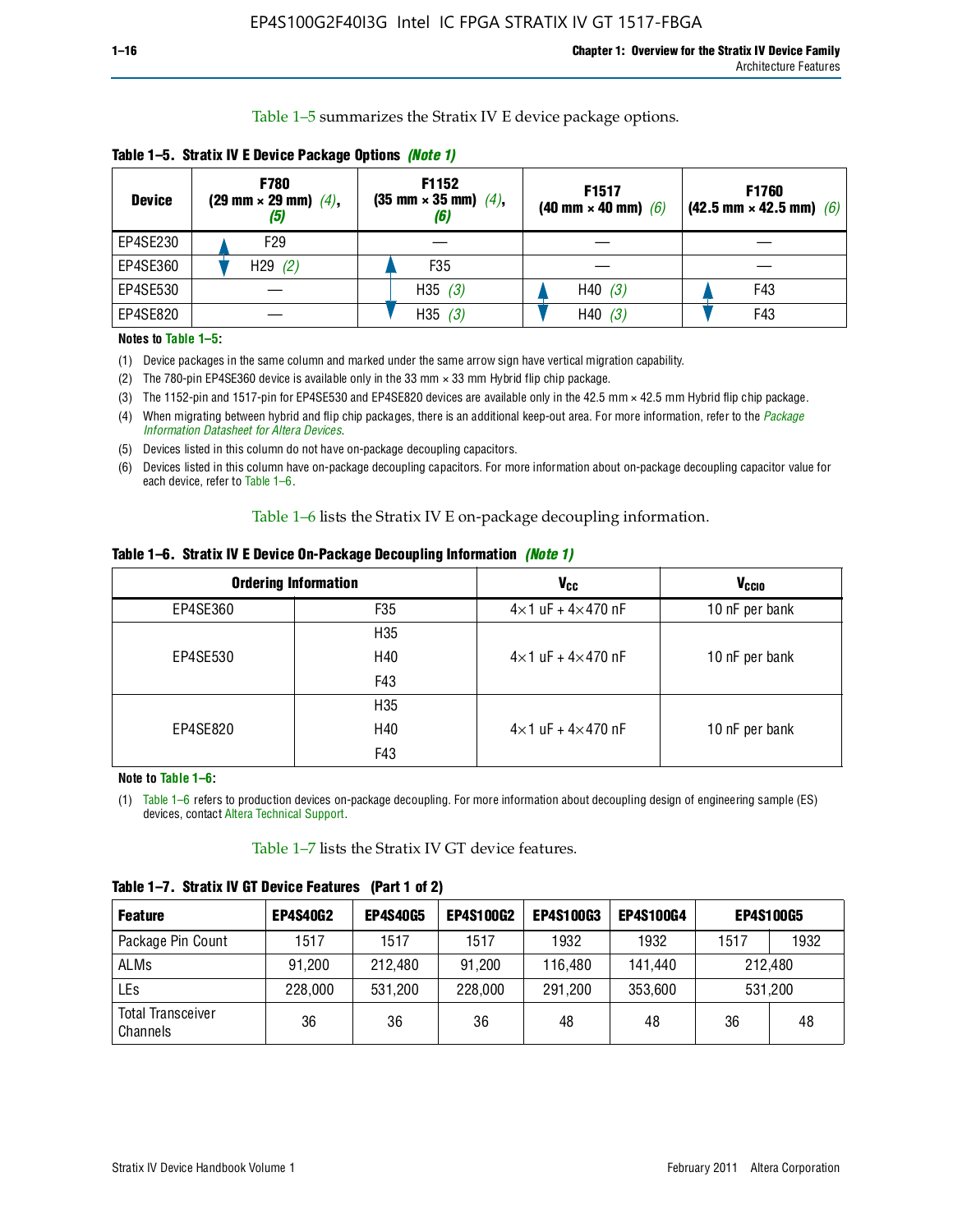#### **Table 1–7. Stratix IV GT Device Features (Part 2 of 2)**

| <b>Feature</b>                                                              | <b>EP4S40G2</b> | <b>EP4S40G5</b> | <b>EP4S100G2</b> | <b>EP4S100G3</b> | <b>EP4S100G4</b> |                | <b>EP4S100G5</b>          |
|-----------------------------------------------------------------------------|-----------------|-----------------|------------------|------------------|------------------|----------------|---------------------------|
| 10G Transceiver<br>Channels<br>(600 Mbps - 11.3 Gbps<br>with $PMA + PCS$ )  | 12              | 12              | 24               | 24               | 24               | 24             | 32                        |
| 8G Transceiver<br>Channels<br>(600 Mbps - 8.5 Gbps<br>with PMA + PCS) $(1)$ | 12              | 12              | $\mathbf 0$      | 8                | 8                | $\pmb{0}$      | 0                         |
| PMA-only CMU<br>Channels<br>(600 Mbps- 6.5 Gbps)                            | 12              | 12              | 12               | 16               | 16               | 12             | 16                        |
| PCIe hard IP Blocks                                                         | $\overline{2}$  | $\overline{2}$  | $\overline{2}$   | $\overline{4}$   | $\overline{4}$   | $\overline{2}$ | $\overline{4}$            |
| High-Speed LVDS<br><b>SERDES</b><br>(up to 1.6 Gbps) $(2)$                  | 46              | 46              | 46               | 47               | 47               | 46             | 47                        |
| SP1-4.2 Links                                                               | $\overline{2}$  | $\overline{2}$  | $\overline{2}$   | $\overline{2}$   | $\overline{2}$   | $\overline{2}$ | $\overline{2}$            |
| <b>M9K Blocks</b><br>$(256 \times 36 \text{ bits})$                         | 1,235           | 1,280           | 1,235            | 936              | 1,248            |                | 1,280                     |
| M144K Blocks<br>$(2048 \times 72 \text{ bits})$                             | 22              | 64              | 22               | 36               | 48               |                | 64                        |
| Total Memory (MLAB +<br>M9K + M144K) Kbits                                  | 17,133          | 27,376          | 17,133           | 17,248           | 22,564           |                | 27,376                    |
| <b>Embedded Multipliers</b><br>$18 \times 18$ (3)                           | 1,288           | 1,024           | 1,288            | 832              | 1,024            |                | 1,024                     |
| PLLs                                                                        | 8               | 8               | 8                | 12               | 12               | 8              | 12                        |
| User I/Os $(4)$ , $(5)$                                                     | 654             | 654             | 654              | 781              | 781              | 654            | 781                       |
| Speed Grade<br>(fastest to slowest)                                         | $-1, -2, -3$    | $-1, -2, -3$    | $-1, -2, -3$     | $-1, -2, -3$     | $-1, -2, -3$     |                | $-1, -2, -3$ $-1, -2, -3$ |

**Notes to Table 1–7:**

(1) You can configure all 10G transceiver channels as 8G transceiver channels. For example, the EP4S40G2F40 device has twenty-four 8G transceiver channels and the EP4S100G5F45 device has thirty-two 8G transceiver channels.

(2) Total pairs of high-speed LVDS SERDES take the lowest channel count of  $R_X/T_X$ .

(3) Four multiplier adder mode.

(4) The user I/O count from the pin-out files include all general purpose I/Os, dedicated clock pins, and dual purpose configuration pins. Transceiver pins and dedicated configuration pins are not included in the pin count.

(5) This data is preliminary.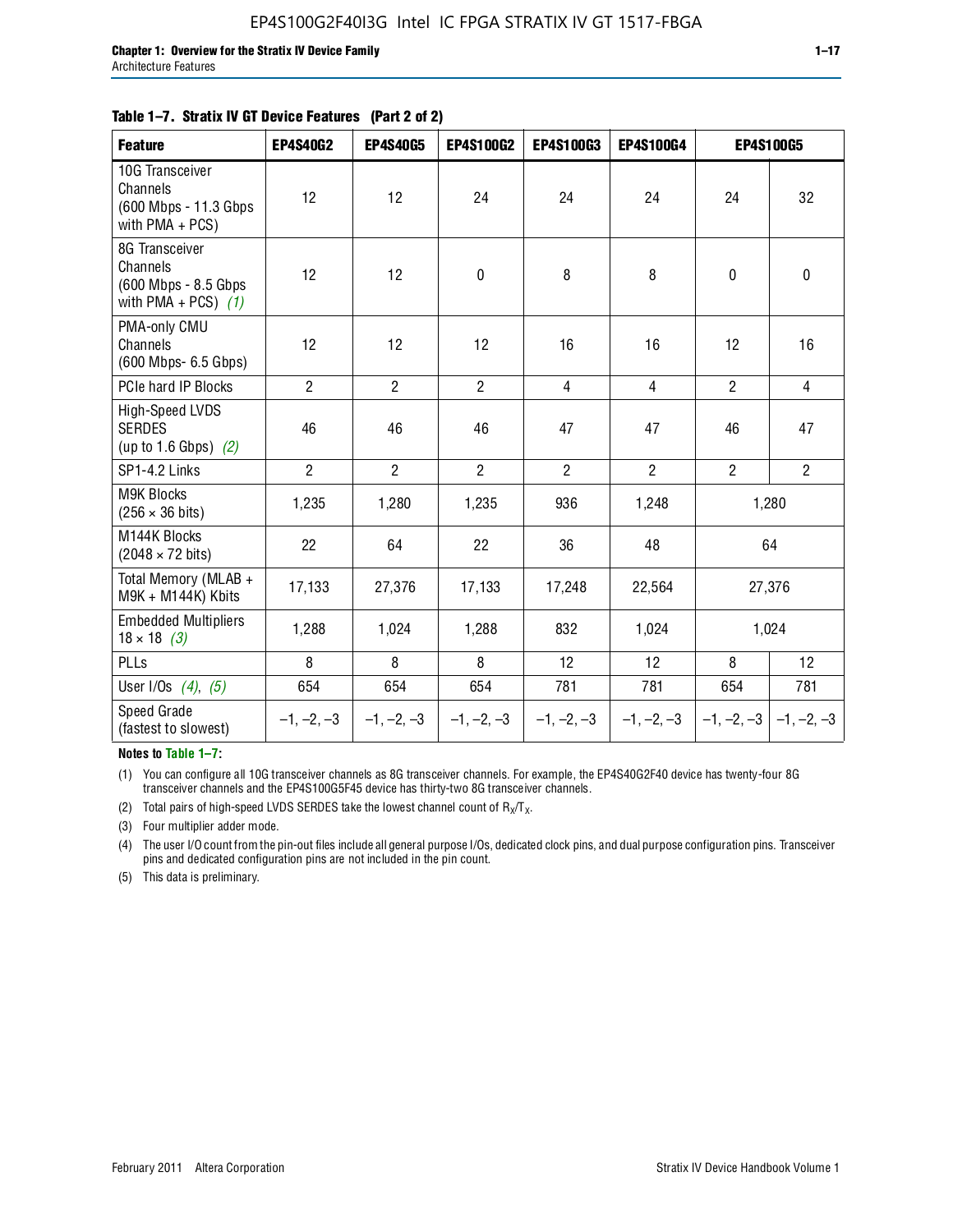Table 1–8 lists the resource counts for the Stratix IV GT devices.

| <b>Device</b>                      | <b>1517 Pin</b><br>$(40 \text{ mm} \times 40 \text{ mm})$ (3) | 1932 Pin<br>(45 mm × 45 mm) |
|------------------------------------|---------------------------------------------------------------|-----------------------------|
| <b>Stratix IV GT 40 G Devices</b>  |                                                               |                             |
| EP4S40G2                           | F40                                                           |                             |
| EP4S40G5                           | H40 $(4)$ , $(5)$                                             |                             |
| <b>Stratix IV GT 100 G Devices</b> |                                                               |                             |
| EP4S100G2                          | F40                                                           |                             |
| EP4S100G3                          |                                                               | F45                         |
| EP4S100G4                          |                                                               | F45                         |
| EP4S100G5                          | H40<br>(5)                                                    | F45                         |

**Table 1–8. Stratix IV GT Device Package Options** *(Note 1)***,** *(2)*

#### **Notes to Table 1–8:**

(1) This table represents pin compatability; however, it does not include hard IP block placement compatability.

- (2) Devices under the same arrow sign have vertical migration capability.
- (3) When migrating between hybrid and flip chip packages, there is an additional keep-out area. For more information, refer to the *[Altera Device Package Information Data Sheet](http://www.altera.com/literature/ds/dspkg.pdf)*.
- (4) EP4S40G5 and EP4S100G5 devices with 1517 pin-count are only available in 42.5-mm × 42.5-mm Hybrid flip chip packages.
- (5) If you are using the hard IP block, migration is not possible.

Table 1–9 lists the Stratix IV GT on-package decoupling information.

**Table 1–9. Stratix IV GT Device On-Package Decoupling Information** *(Note 1)*

| <b>Ordering</b><br><b>Information</b> | V <sub>CC</sub>                 | V <sub>CCIO</sub>                             | V <sub>CCL GXB</sub>            | V <sub>CCA_L/R</sub> | V <sub>CCT L/R</sub> | V <sub>CCR_L/R</sub> |
|---------------------------------------|---------------------------------|-----------------------------------------------|---------------------------------|----------------------|----------------------|----------------------|
| EP4S40G2F40                           |                                 | $2 \times 1$ uF+2×470 nF   10 nF per bank (2) | $100$ nF per                    | 100 nF               | $100$ nF             | $100$ nF             |
| EP4S100G2F40                          |                                 |                                               | transceiver block               |                      |                      |                      |
| EP4S100G3F45                          |                                 |                                               |                                 |                      |                      |                      |
| EP4S100G4F45                          |                                 |                                               |                                 |                      |                      |                      |
| EP4S40G5H40                           | $4\times1$ uF+4 $\times$ 470 nF | 10 nF per bank $(2)$                          | 100 nF per<br>transceiver block | 100 nF               | $100$ nF             | $100$ nF             |
| EP4S100G5H40                          |                                 |                                               |                                 |                      |                      |                      |
| EP4S100G5F45                          |                                 |                                               |                                 |                      |                      |                      |

**Notes to Table 1–9:**

(1) Table 1–9 refers to production devices on-package decoupling. For more information about decoupling design of engineering sample (ES) devices, contact [Altera Technical Support.](http://mysupport.altera.com/eservice/login.asp)

(2) For I/O banks  $3(*)$ ,  $4(*)$ ,  $7(*)$ , and  $8(*)$  only. There is no OPD for I/O bank  $1(*)$ ,  $2(*)$ ,  $5(*)$ , and  $6(*)$ .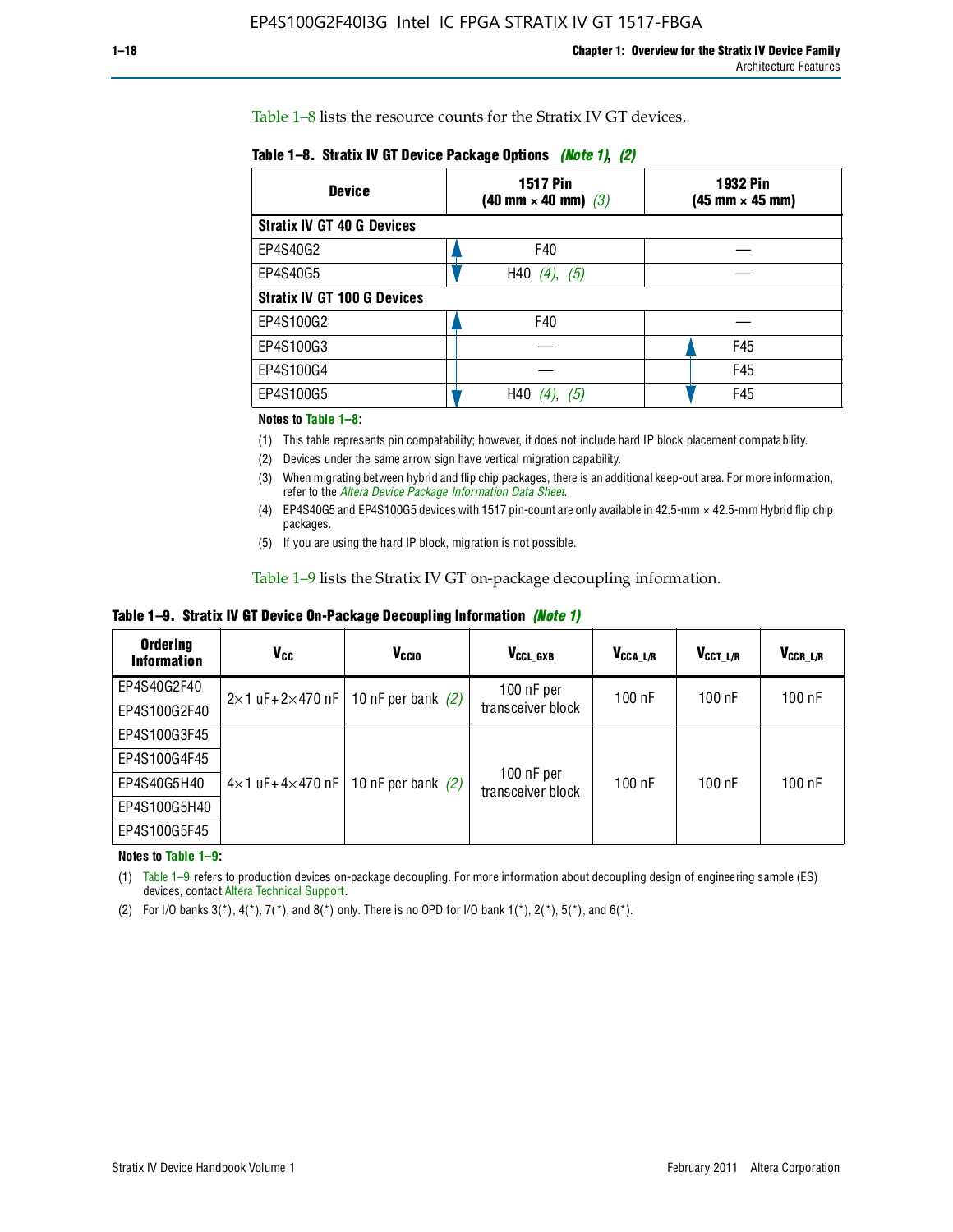### **Integrated Software Platform**

The Quartus II software provides an integrated environment for HDL and schematic design entry, compilation and logic synthesis, full simulation and advanced timing analysis, SignalTap II Logic Analyzer, and device configuration of Stratix IV designs. The Quartus II software provides the MegaWizard™ Plug-In Manager user interface to generate different functional blocks, such as memory, PLL, and digital signal processing logic. For transceivers, the Quartus II software provides the ALTGX MegaWizard Plug-In Manager interface that guides you through configuration of the transceiver based on your application requirements.

The Stratix IV GX and GT transceivers allow you to implement low-power and reliable high-speed serial interface applications with its fully reconfigurable hardware, optimal signal integrity, and integrated Quartus II software platform.

For more information about the [Quartus II](http://www.altera.com/literature/lit-qts.jsp) software features, refer to the *Quartus II [Handbook](http://www.altera.com/literature/lit-qts.jsp)*.

### **Ordering Information**

This section describes the Stratix IV E, GT, and GX devices ordering information. Figure 1–4 shows the ordering codes for Stratix IV GX and E devices.



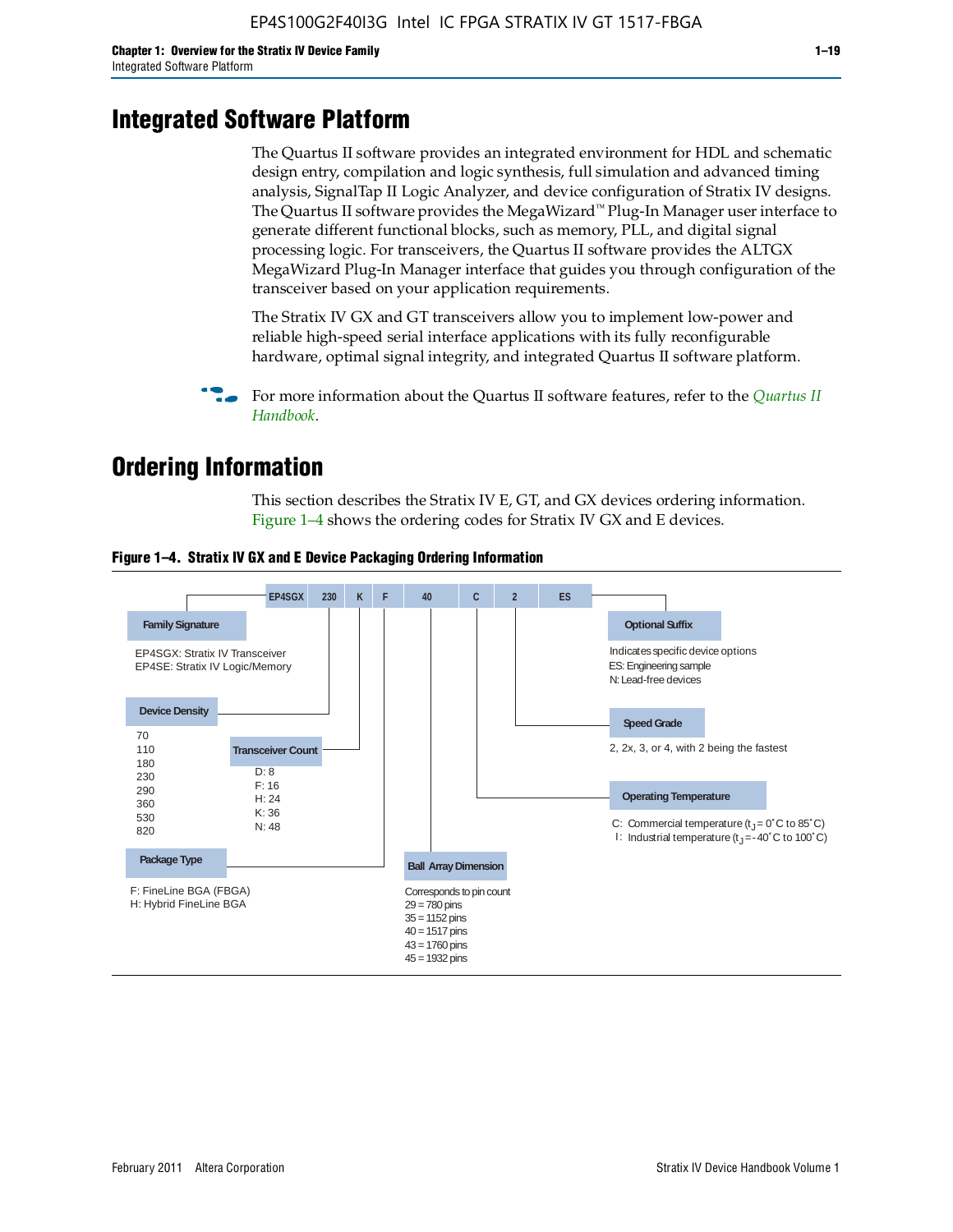Figure 1–5 shows the ordering codes for Stratix IV GT devices.





### **Document Revision History**

Table 1–10 lists the revision history for this chapter.

|  |  | Table 1–10. Document Revision History (Part 1 of 2) |  |  |
|--|--|-----------------------------------------------------|--|--|
|--|--|-----------------------------------------------------|--|--|

| <b>Date</b>   | <b>Version</b> | <b>Changes</b>                                                                                                                                                                                                                                                                  |
|---------------|----------------|---------------------------------------------------------------------------------------------------------------------------------------------------------------------------------------------------------------------------------------------------------------------------------|
| February 2011 | 3.2            | ■ Updated Table $1-7$ and Table $1-8$ .                                                                                                                                                                                                                                         |
|               |                | $\blacksquare$ Applied new template.                                                                                                                                                                                                                                            |
|               |                | Minor text edits.                                                                                                                                                                                                                                                               |
| March 2010    | 3.1            | ■ Updated Table 1–1, Table 1–2, and Table 1–7.                                                                                                                                                                                                                                  |
|               |                | <b>Updated Figure 1–3.</b>                                                                                                                                                                                                                                                      |
|               |                | ■ Updated the "Stratix IV GT Devices" section.                                                                                                                                                                                                                                  |
|               |                | Added two new references to the Introduction section.                                                                                                                                                                                                                           |
|               |                | Minor text edits.                                                                                                                                                                                                                                                               |
| November 2009 | 3.0            | Updated the "Stratix IV Device Family Overview", "Feature Summary", "Stratix IV GT<br>Devices", "High-Speed Transceiver Features", "FPGA Fabric and I/O Features", "Highest<br>Aggregate Data Bandwidth", "System Integration", and "Integrated Software Platform"<br>sections. |
|               |                | $\blacksquare$ Added Table 1-3, Table 1-6, and Table 1-9.                                                                                                                                                                                                                       |
|               |                | Updated Table 1–1, Table 1–2, Table 1–4, Table 1–5, Table 1–7, and Table 1–8.                                                                                                                                                                                                   |
|               |                | Updated Figure 1–3, Figure 1–4, and Figure 1–5.<br><b>The State</b>                                                                                                                                                                                                             |
|               |                | Minor text edits.                                                                                                                                                                                                                                                               |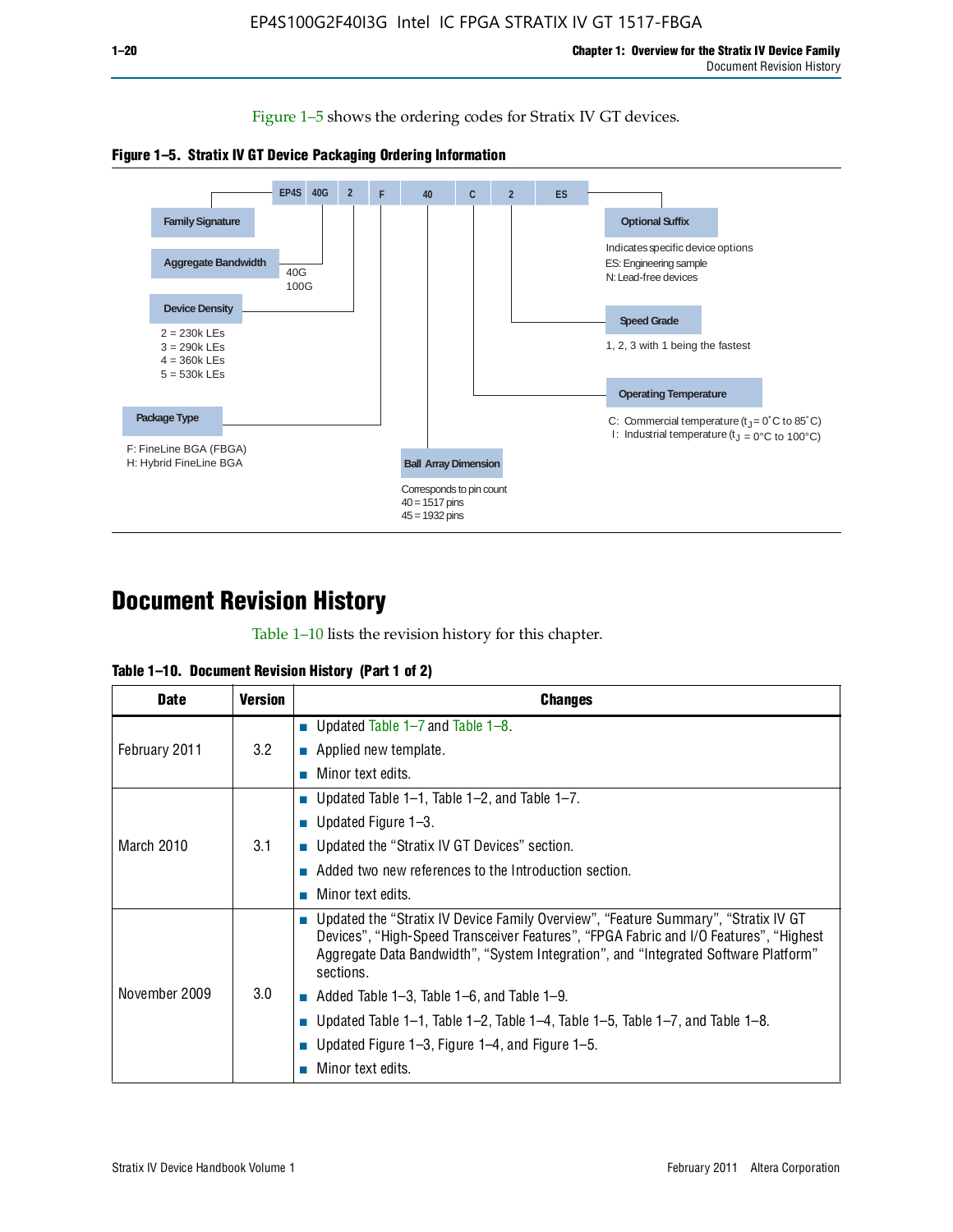#### EP4S100G2F40I3G Intel IC FPGA STRATIX IV GT 1517-FBGA

| <b>Date</b>      | <b>Version</b> | <b>Changes</b>                                                                                                                                                                                                                                     |  |
|------------------|----------------|----------------------------------------------------------------------------------------------------------------------------------------------------------------------------------------------------------------------------------------------------|--|
| <b>June 2009</b> | 2.4            | $\blacksquare$ Updated Table 1-1.                                                                                                                                                                                                                  |  |
|                  |                | Minor text edits.                                                                                                                                                                                                                                  |  |
|                  |                | Added Table 1-5, Table 1-6, and Figure 1-3.                                                                                                                                                                                                        |  |
| April 2009       | 2.3            | $\blacksquare$ Updated Figure 1-5.                                                                                                                                                                                                                 |  |
|                  |                | ■ Updated Table 1–1, Table 1–2, Table 1–3, and Table 1–4.                                                                                                                                                                                          |  |
|                  |                | ■ Updated "Introduction", "Feature Summary", "Stratix IV GX Devices", "Stratix IV GT<br>Devices", "Architecture Features", and "FPGA Fabric and I/O Features"                                                                                      |  |
| March 2009       | 2.2            | ■ Updated "Feature Summary", "Stratix IV GX Devices", "Stratix IV E Device", "Stratix IV<br>GT Devices", "Signal Integrity"                                                                                                                        |  |
|                  |                | Removed Tables 1-5 and 1-6                                                                                                                                                                                                                         |  |
|                  |                | $\blacksquare$ Updated Figure 1-4                                                                                                                                                                                                                  |  |
| March 2009       | 2.1            | ■ Updated "Introduction", "Feature Summary", "Stratix IV Device Diagnostic Features",<br>"Signal Integrity", "Clock Networks", "High-Speed Differential I/O with DPA and Soft-<br>CDR", "System Integration", and "Ordering Information" sections. |  |
|                  |                | Added "Stratix IV GT 100G Devices" and "Stratix IV GT 100G Transceiver Bandwidth"<br>sections.                                                                                                                                                     |  |
|                  |                | ■ Updated Table 1–1, Table 1–2, Table 1–3, and Table 1–4.                                                                                                                                                                                          |  |
|                  |                | $\blacksquare$ Added Table 1-5 and Table 1-6.                                                                                                                                                                                                      |  |
|                  |                | ■ Updated Figure 1–3 and Figure 1–4.                                                                                                                                                                                                               |  |
|                  |                | $\blacksquare$ Added Figure 1-5.                                                                                                                                                                                                                   |  |
|                  |                | Removed "Referenced Documents" section.                                                                                                                                                                                                            |  |
| November 2008    | 2.0            | Updated "Feature Summary" on page 1-1.                                                                                                                                                                                                             |  |
|                  |                | ■ Updated "Stratix IV Device Diagnostic Features" on page $1-7$ .                                                                                                                                                                                  |  |
|                  |                | Updated "FPGA Fabric and I/O Features" on page 1–8.                                                                                                                                                                                                |  |
|                  |                | $\blacksquare$ Updated Table 1-1.                                                                                                                                                                                                                  |  |
|                  |                | $\blacksquare$ Updated Table 1-2.                                                                                                                                                                                                                  |  |
|                  |                | ■ Updated "Table 1-5 shows the total number of transceivers available in the Stratix IV GT<br>Device." on page 1-15.                                                                                                                               |  |
| <b>July 2008</b> | 1.1            | Revised "Introduction".                                                                                                                                                                                                                            |  |
| May 2008         | 1.0            | Initial release.                                                                                                                                                                                                                                   |  |